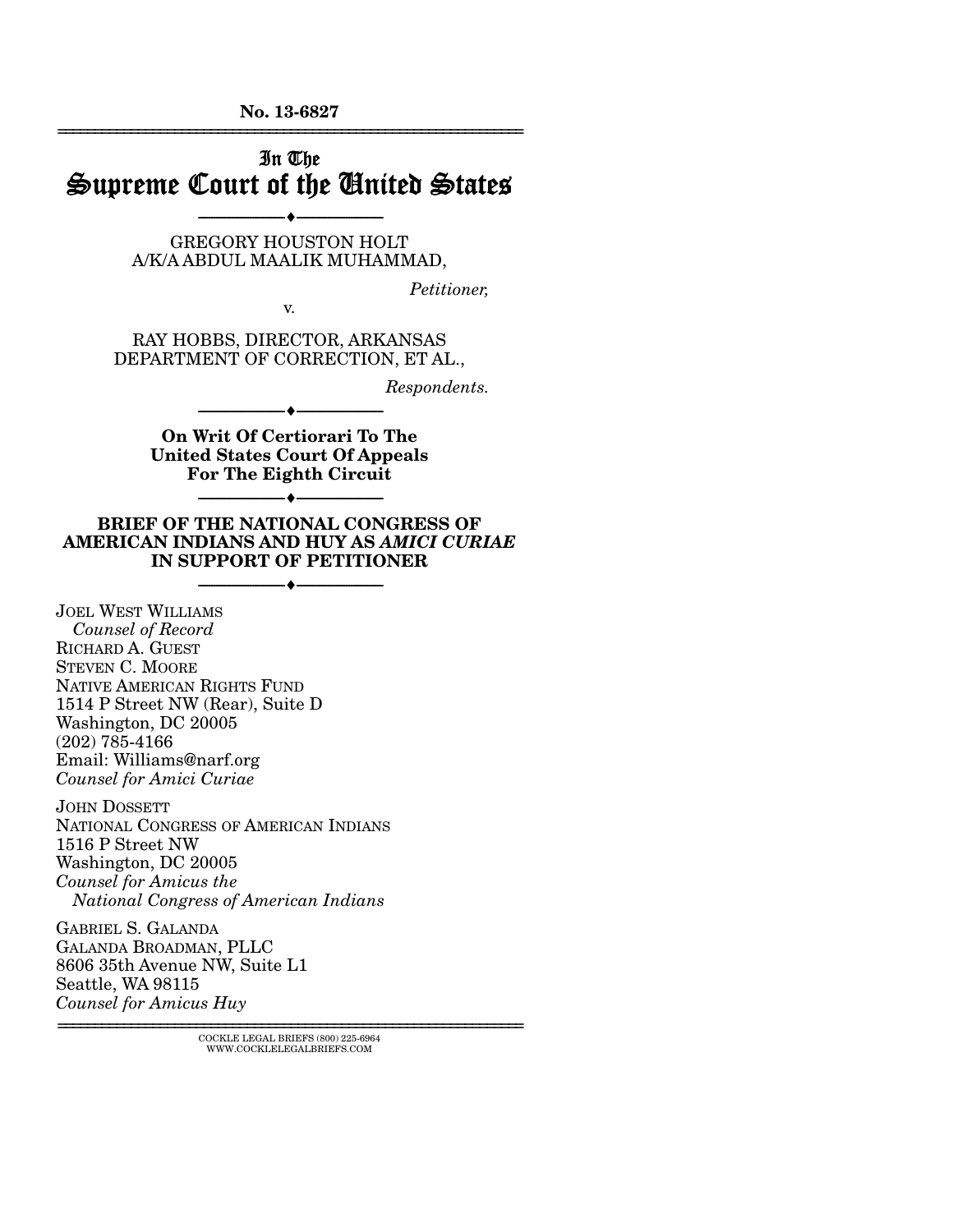### **QUESTION PRESENTED**

Whether the Arkansas Department of Correction's grooming policy violates the Religious Land Use and Institutionalized Persons Act of 2000, 42 U.S.C. § 2000cc et seq. (2006), to the extent that it prohibits Petitioner from growing a one-half-inch beard in accordance with his religious beliefs.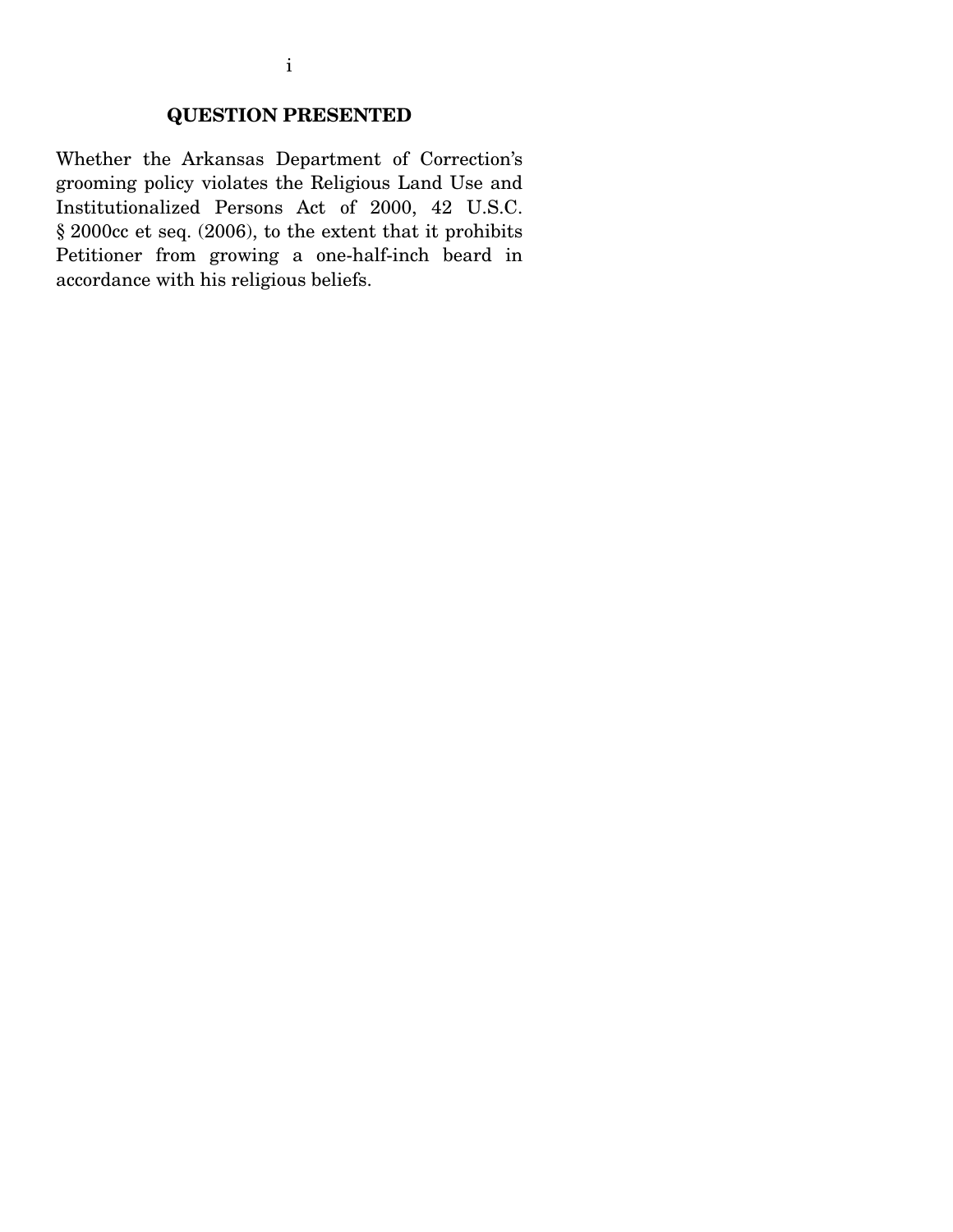### **PARTIES TO THE PROCEEDINGS**

Petitioner is Gregory Houston Holt, a/k/a Abdul Maalik Muhammad. Respondents are six employees of the Arkansas Department of Correction:

Director Ray Hobbs Chief Deputy Director Larry May Warden Gaylon Lay Major Vernon Robertson Captain Donald Tate Sergeant Michael Richardson All respondents are sued in their official capacities only.

ii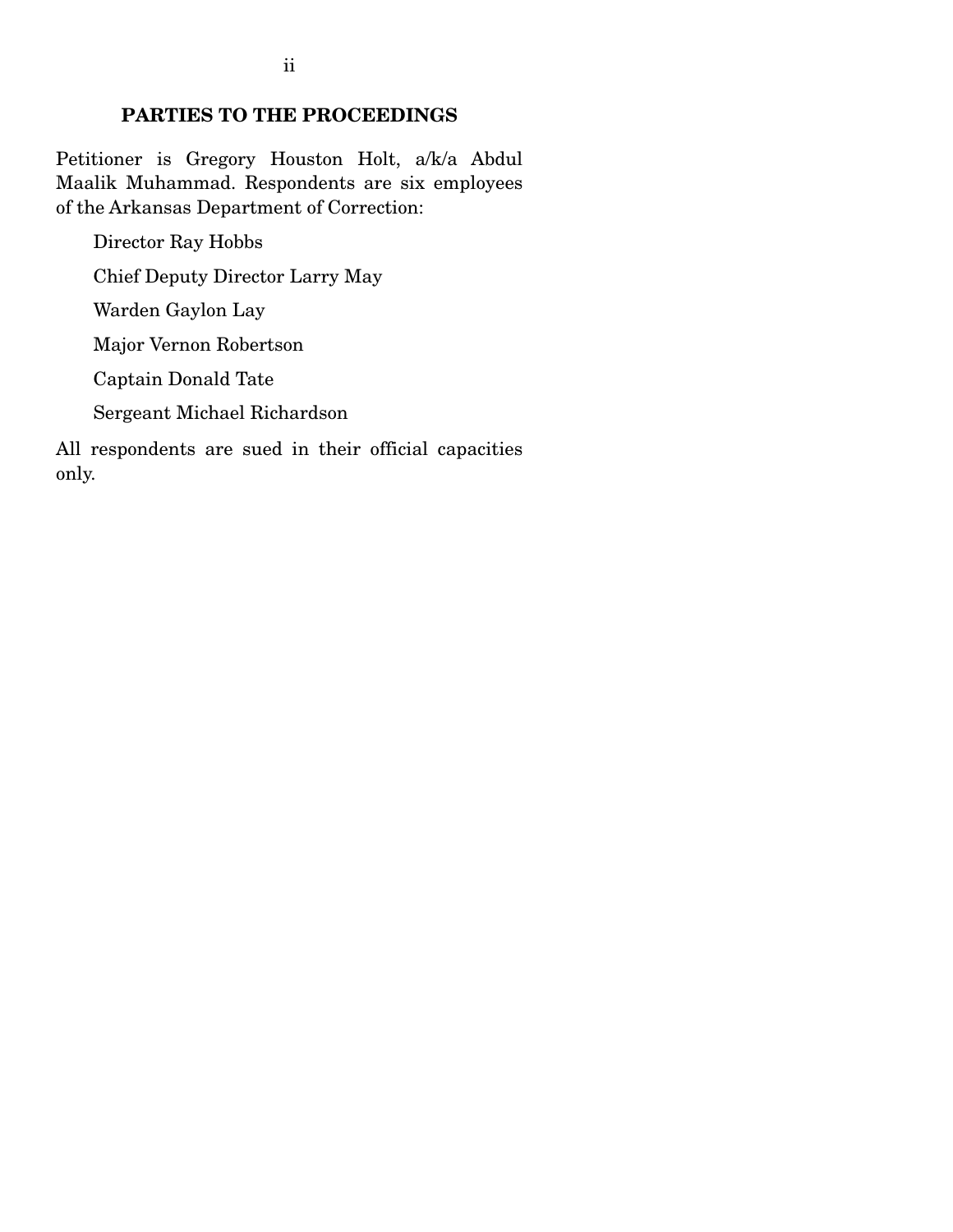# TABLE OF CONTENTS

# Page

|                                                                                                                                                                                                                                            | $\mathbf i$             |  |  |
|--------------------------------------------------------------------------------------------------------------------------------------------------------------------------------------------------------------------------------------------|-------------------------|--|--|
| PARTIES TO THE PROCEEDINGS                                                                                                                                                                                                                 | $\mathbf{ii}$           |  |  |
|                                                                                                                                                                                                                                            | iii                     |  |  |
|                                                                                                                                                                                                                                            | $\overline{\mathbf{V}}$ |  |  |
| INTERESTS OF AMICI CURIAE                                                                                                                                                                                                                  |                         |  |  |
| SUMMARY OF THE ARGUMENT                                                                                                                                                                                                                    | 6                       |  |  |
|                                                                                                                                                                                                                                            | 9                       |  |  |
| JUDICIAL APPLICATION OF STRICT<br>Ι.<br>SCRUTINY WAS ESSENTIAL TO EN-<br>SURING THE RIGHT OF MINORITY<br>RELIGIOUS PRACTICE IN PRISONS,<br>ESPECIALLY FOR NATIVE PEOPLE,<br>AND O'LONE RESULTED IN DRASTIC<br>RESTRICTIONS BY PRISON OFFI- | 9                       |  |  |
| Restriction of Native prisoners' reli-<br>А.<br>gious exercise was a vestige of histor-<br>discrimination against Native<br>ic<br>People and Native prisoners had se-<br>cured substantial judicial relief prior                           | 10                      |  |  |
| O'Lone resulted in prison officials re-<br>B.<br>suming past restrictions on the reli-<br>gious practices of Native prisoners                                                                                                              | 16                      |  |  |
| CONGRESS ENACTED RLUIPA TO<br>II.<br><b>BROADLY PROTECT THE RELIGIOUS</b><br>PRACTICES OF PRISONERS TO THE<br>"MAXIMUM EXTENT" POSSIBLE                                                                                                    | 20                      |  |  |
|                                                                                                                                                                                                                                            |                         |  |  |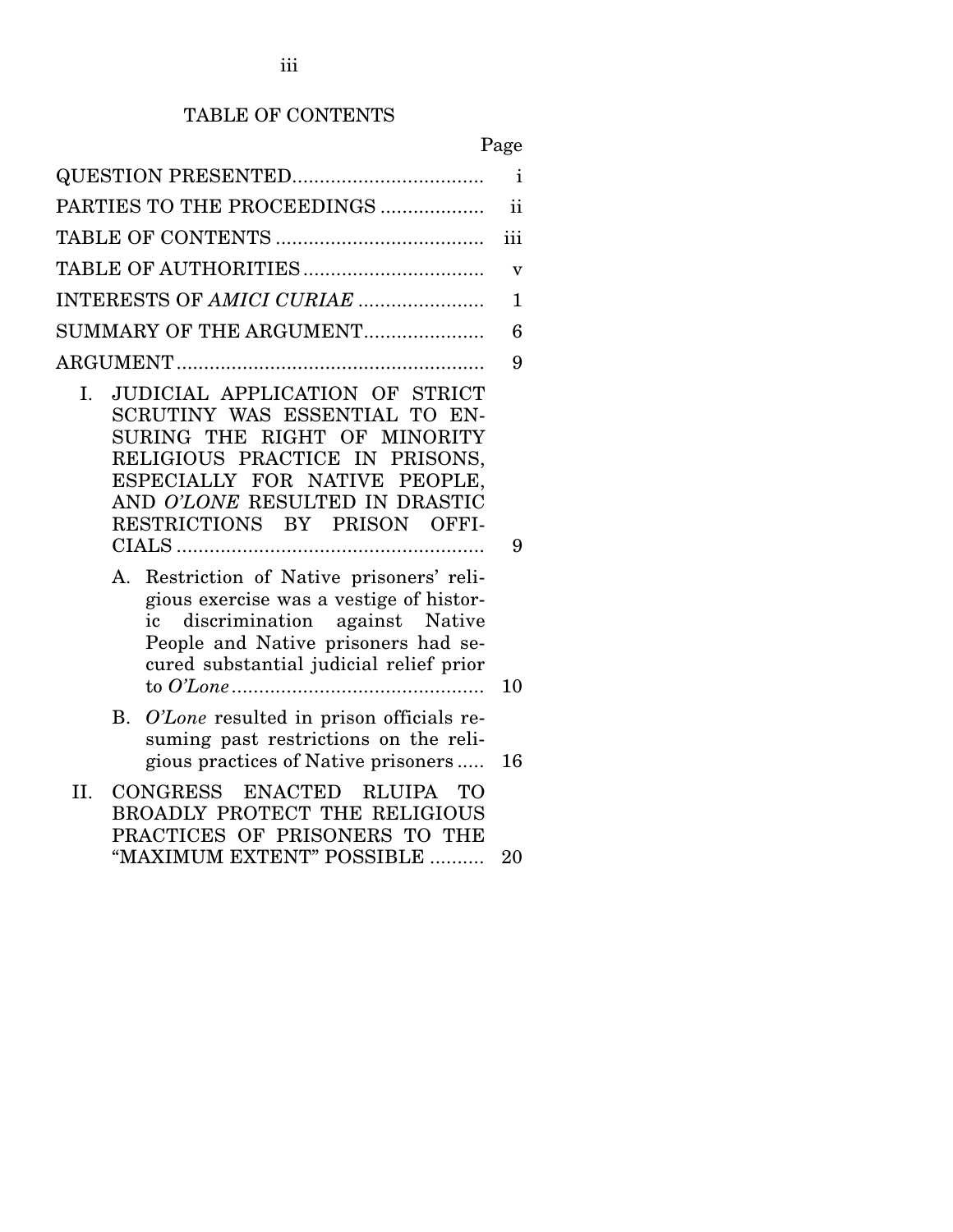iv

# TABLE OF CONTENTS – Continued

Page

| A. Despite Congress' clear mandate, the<br>Arkansas Department of Correction<br>and the Alabama Department of Cor-<br>rections persist in maintaining over-<br>ly-restrictive grooming policies in |    |
|----------------------------------------------------------------------------------------------------------------------------------------------------------------------------------------------------|----|
| B. It is critical for Native People that<br>courts interpret and apply RLUIPA as                                                                                                                   | 29 |
| CONCLUSION                                                                                                                                                                                         |    |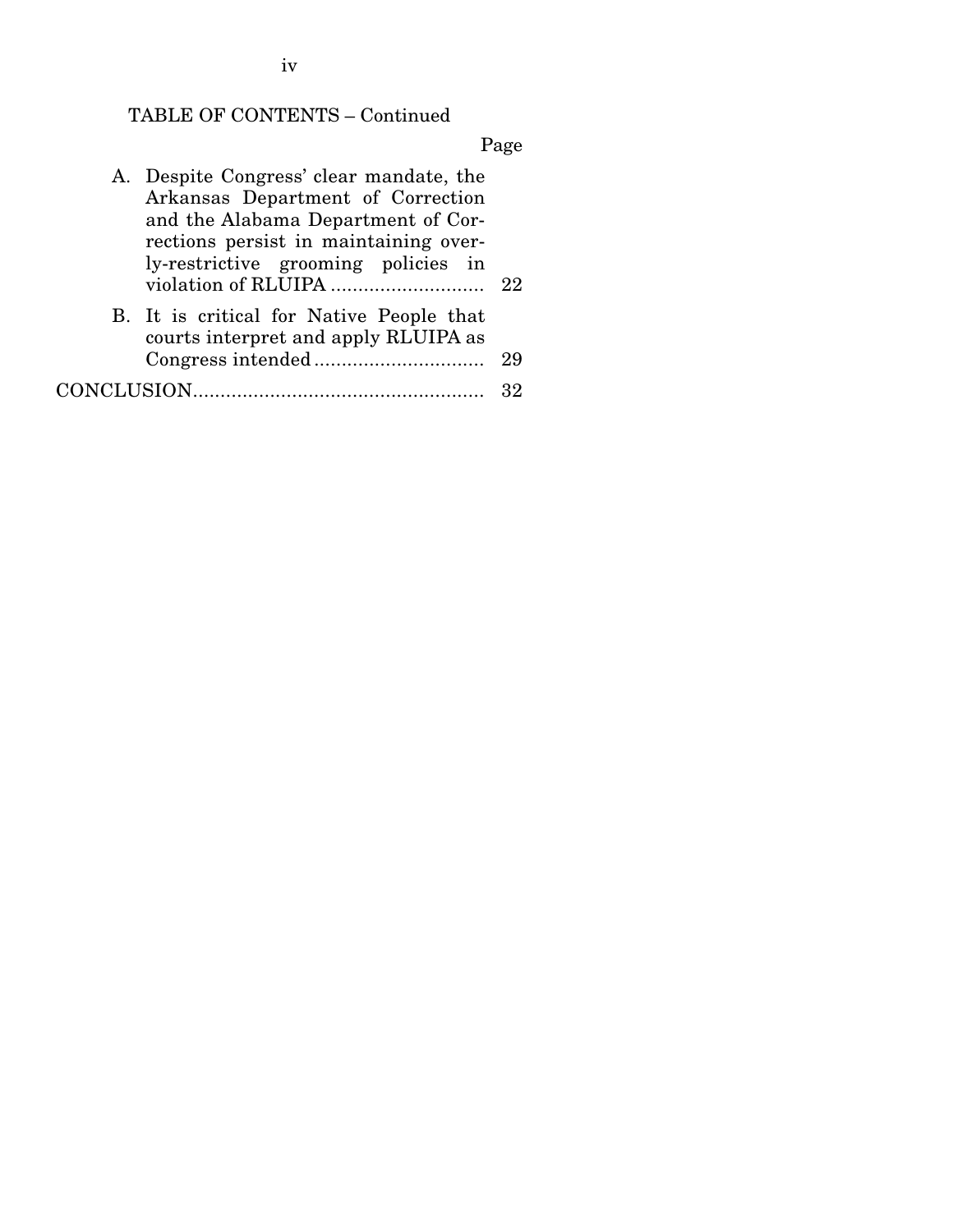## TABLE OF AUTHORITIES

# Page

## CASES

| Cutter v. Wilkinson, 544 U.S. 709 (2005)5, 24, 28, 29                                                                                                                       |
|-----------------------------------------------------------------------------------------------------------------------------------------------------------------------------|
| Employment Division v. Smith, 494 U.S. 872                                                                                                                                  |
| Federal Communications Commission v. Beach<br>Communications, Inc., 508 U.S. 307 (1993)21                                                                                   |
| Fraternal Order of Police Newark Lodge No. 12<br>v. City of Newark, 170 F.3d 359 (3d Cir. 1999)27                                                                           |
| Gallahan v. Hollyfield, 516 F. Supp. 1004 (E.D.<br>Va. 1981), aff'd, 670 F.2d 1345 (4th Cir.                                                                                |
| Gonzales v. O Centro Espirita Beneficente<br>Uniato de Vegetal, 546 U.S. 418 (2006)24, 25                                                                                   |
| Hamilton v. Schriro, 74 F.3d 1545 (8th Cir.                                                                                                                                 |
| Holmes v. Schneider, 978 F.2d 1263 (8th Cir.                                                                                                                                |
| Indian Inmates of the Nebraska Penitentiary v.<br>$\label{thm:2} \begin{minipage}{0.9\linewidth} \textit{Vitek, CV 72-L-156 (D. Neb. filed April 12, 1972)} \end{minipage}$ |
| Iron Eyes v. Henry, 907 F.2d 810 (8th Cir. 1990) passim                                                                                                                     |
| Kemp v. Moore, 946 F.2d 588 (8th Cir. 1991)passim                                                                                                                           |
| Knight v. Thompson, 723 F.3d 1275 (11th Cir.                                                                                                                                |
| Knight v. Thompson, No. 13-955 (petition for                                                                                                                                |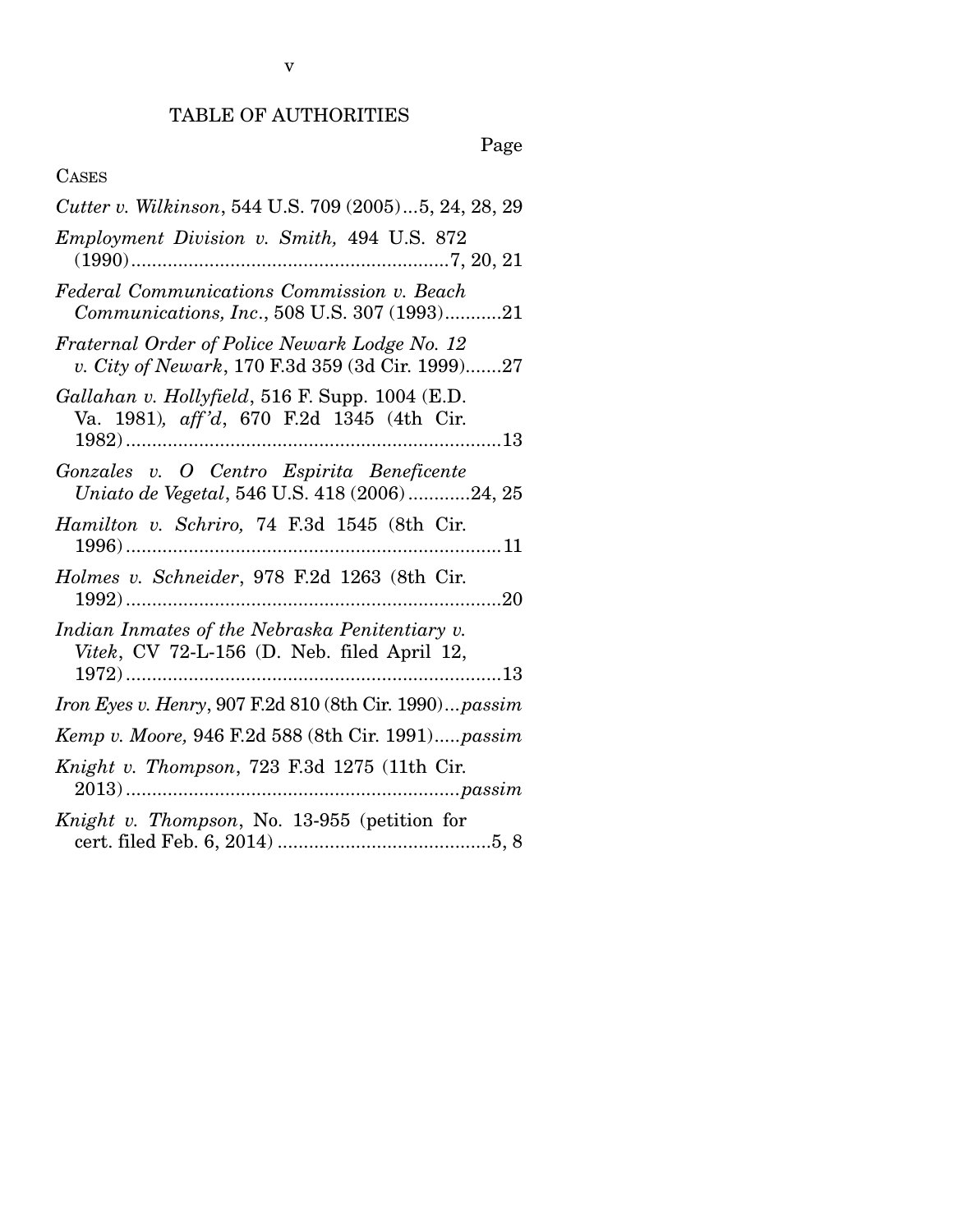| Page                                             |
|--------------------------------------------------|
| Lyng v. Northwest Indian Cemetery Protective     |
| O'Lone v. Estate of Shabazz, 482 U.S. 342        |
| Roybal v. Deland, Nos. C-87-0208A & C-87-        |
|                                                  |
| Spratt v. Rhode Island Department of Correc-     |
| <i>Teterud v. Burns</i> , 522 F.2d 357 (8th Cir. |
|                                                  |
| U.S. v. Playboy Entertainment Group, Inc., 529   |
| Warsoldier v. Woodford, 418 F.2d 989 (9th Cir.   |
| Washington v. Klem, 497 F.3d 272 (3d Cir.        |
| Yellowbear v. Lampert, 741 F.3d 48 (10th Cir.    |

### **STATUTES**

| American Indian Religious Freedom Act of  |                                            |  |  |
|-------------------------------------------|--------------------------------------------|--|--|
|                                           | 1978, 42 U.S.C. § 1996 (1993 amendments at |  |  |
|                                           |                                            |  |  |
| Archeological Resource Protection Act, 16 |                                            |  |  |
|                                           |                                            |  |  |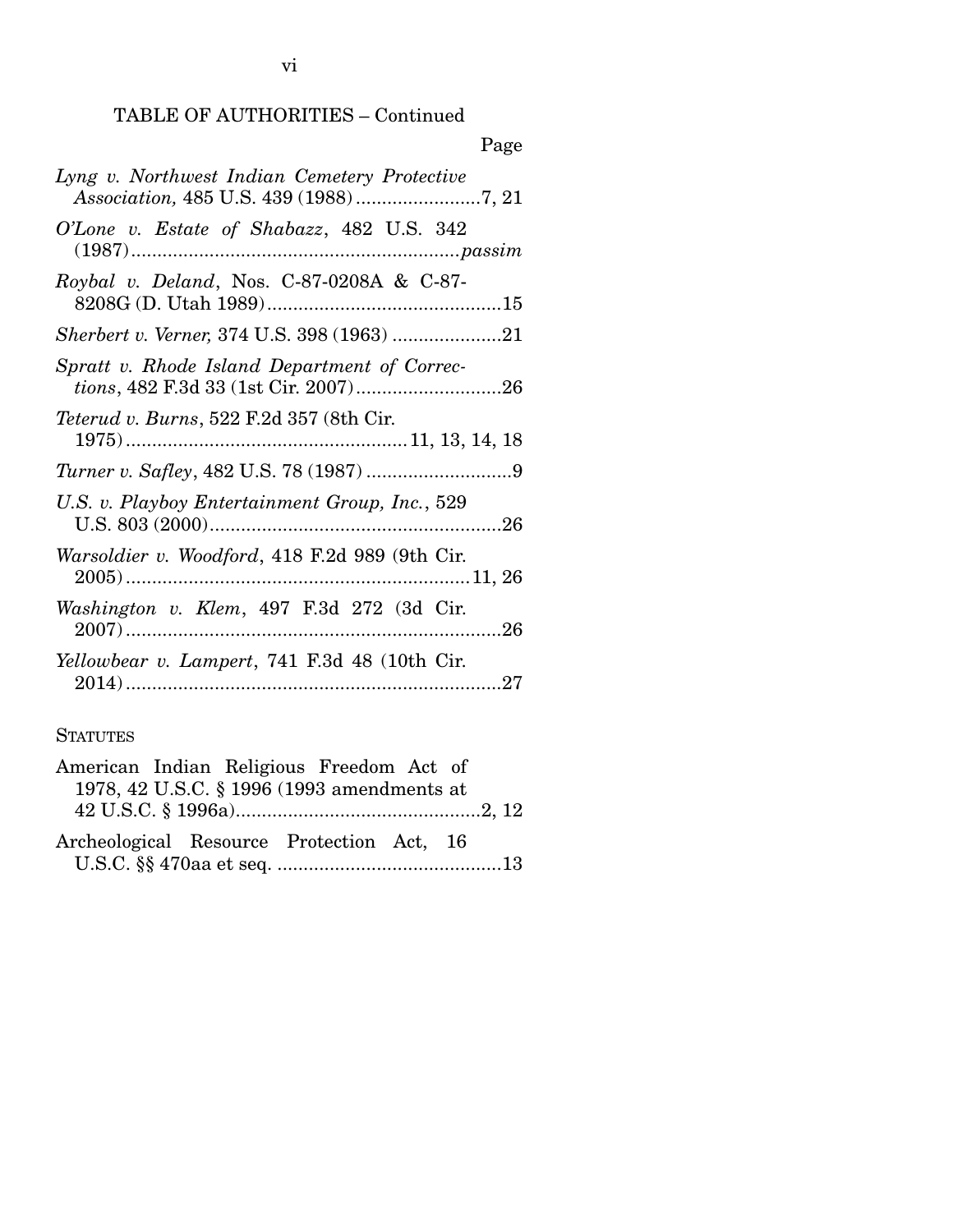| Page                                                                                                                                                                                                                                                                                                         |
|--------------------------------------------------------------------------------------------------------------------------------------------------------------------------------------------------------------------------------------------------------------------------------------------------------------|
| Indian Arts and Crafts Act of 1990, 25 U.S.C.                                                                                                                                                                                                                                                                |
| National Historic Preservation Act, 16 U.S.C.                                                                                                                                                                                                                                                                |
| Native American Graves Protection and Repat-                                                                                                                                                                                                                                                                 |
| Religious Freedom Restoration Act (RFRA), 42                                                                                                                                                                                                                                                                 |
| Religious Land Use and Institutionalized<br>Persons Act (RLUIPA), 42 U.S.C. §§ 2000cc-                                                                                                                                                                                                                       |
| <b>OTHER AUTHORITIES</b>                                                                                                                                                                                                                                                                                     |
|                                                                                                                                                                                                                                                                                                              |
| Byron R. Johnson et al., Religious Programs,<br>Institutional Adjustment, and Recidivism<br>Among Former Inmates in Prison Fellowship                                                                                                                                                                        |
| Christine Wilson Duclos & Margaret Severson,<br>American Indian Suicides in Jail: Can Risk<br>Screening be Culturally Sensitive?, RESEARCH<br>FOR PRACTICE (Nat'l Inst. of Justice, Office of<br>Justice Programs, U.S. Dep't of Justice) June<br>2005, <i>available at https://ncjrs.gov/pdffiles1/nij/</i> |
| Dawinder Sidhu, Religious Freedom and<br>Inmate Grooming Standards, 66 U. MIAMI L.                                                                                                                                                                                                                           |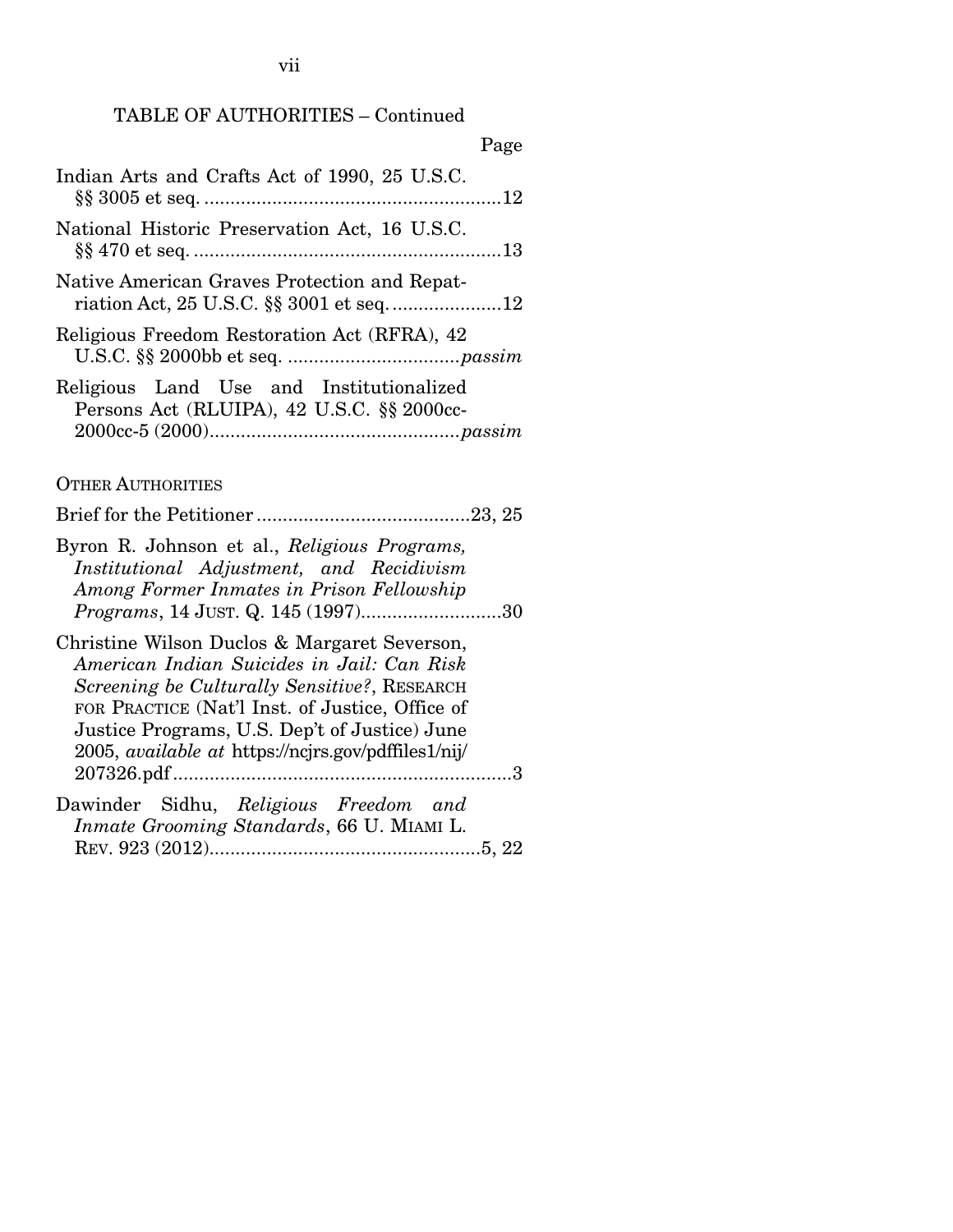# Page

| Elizabeth S. Grobsmith, INDIANS IN PRISON:<br>INCARCERATED NATIVE AMERICANS<br>IN                                                                                                                                                                                                     |
|---------------------------------------------------------------------------------------------------------------------------------------------------------------------------------------------------------------------------------------------------------------------------------------|
| Expert Report of Deward Walker, Ph.D.<br>(Knight v. Thompson, No. 2:93cv1404-WHA)<br>(M.D. Ala. 2008) (R471-PEX 2)11, 12                                                                                                                                                              |
| Jill E. Martin, Constitutional Rights and<br>Indian Rites: An Uneasy Balance, 3:2 WEST-<br>ERN LEGAL HISTORY 245 (Summer/Fall 1990)12, 30                                                                                                                                             |
| John Rhodes, An American Tradition: The<br>Religious Persecution of Native Americans,                                                                                                                                                                                                 |
| Joint Statement of Senator Orrin Hatch and<br>Senator Edward Kennedy on Religious Land<br>Use and Institutionalized Persons Act, 146                                                                                                                                                  |
| Judgment and Decree, Indian Inmates of the<br>Nebraska Penitentiary v. Vitek, CV 72-L-156<br>(D. Neb.) (docketed October 31, 1974)14                                                                                                                                                  |
| Laurence French, NATIVE AMERICAN JUSTICE                                                                                                                                                                                                                                              |
| Lawrence A. Greenfeld & Steven K. Smith,<br>AMERICAN INDIANS AND CRIME (Bureau of Jus-<br>tice Statistics, Office of Justice Programs,<br>U.S. Dep't of Justice) Feb. 1999, available at<br>http://bjs.gov/content/pub/pdf/aic.pdf 3<br>Let All That is Indian Within You Die!, 38(2) |
| Native Am. Rts. Fund Legal Rev. (Summer/                                                                                                                                                                                                                                              |

viii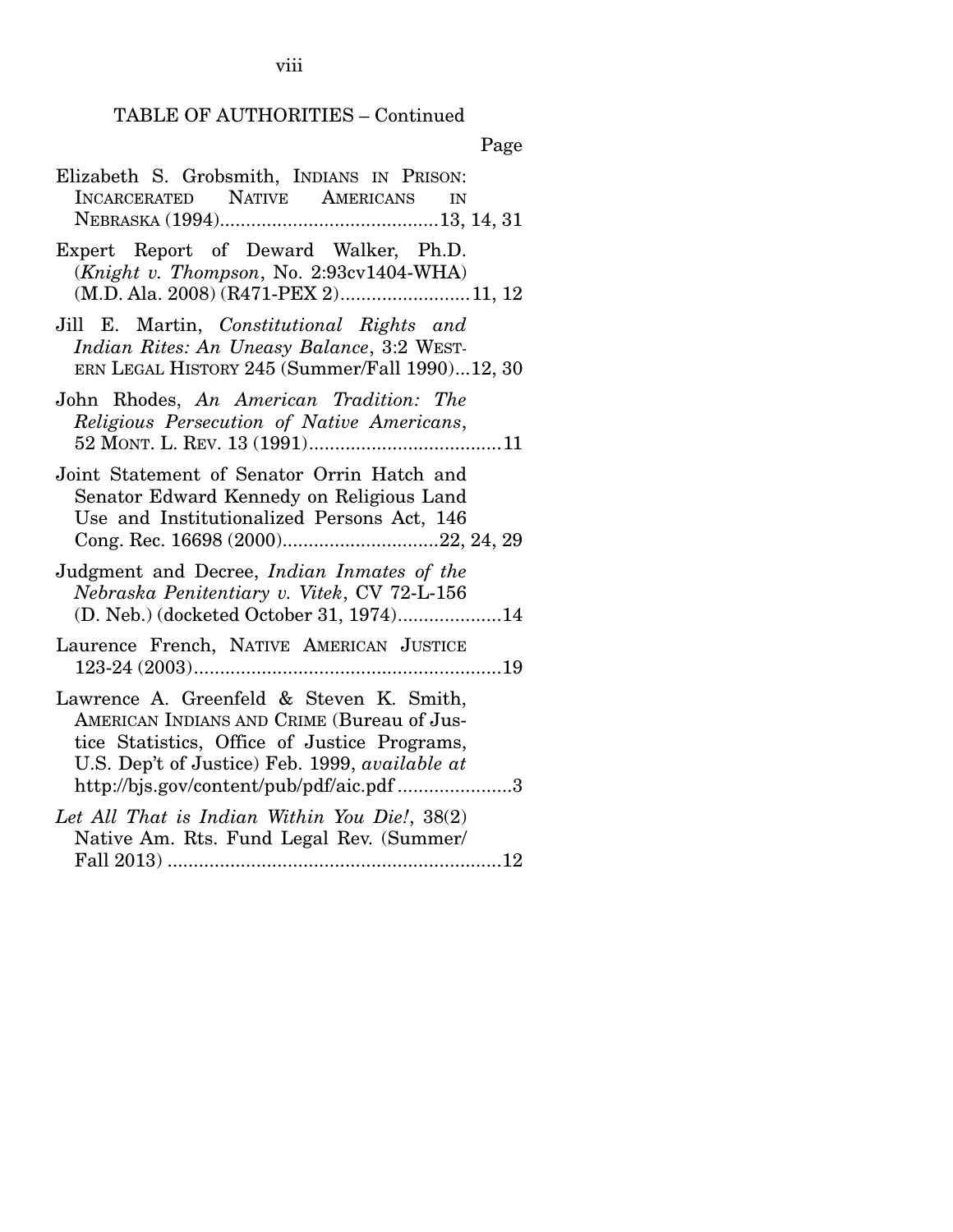Page

| Melvina T. Sumter, Religiousness and Post-          |
|-----------------------------------------------------|
| Release Community Adjustment: Graduate              |
| Research Fellowship - Final Report (Aug. 3,         |
| 1999) (unpublished Ph.D. dissertation, Flori-       |
| da State University) (on file with National         |
| Criminal Justice Reference Service - U.S.           |
|                                                     |
|                                                     |
| Michael J. Simpson, Accommodating Indian            |
| Religions: The Proposed 1993 Amendment to           |
| the American Indian Religious Freedom Act,          |
| 54 MONT. L. REV. 19 (Winter 1993) 30                |
|                                                     |
| Motion for Leave to File Brief Amicus Curiae,       |
| Roybal v. Deland, No. C-87-0208A (D. Utah           |
|                                                     |
|                                                     |
| National Congress of American Indians Res.          |
|                                                     |
|                                                     |
| Senator Daniel K. Inouye, <i>Discrimination and</i> |
|                                                     |
| <i>Native American Religion</i> , 23 UWLA L. REV.   |
|                                                     |
| Sharon O'Brien, The Struggle to Protect the         |
| Exercise of Native Prisoner's Religious             |
| <i>Rights</i> , 1:2 INDIGENOUS NATIONS STUDIES J.   |
|                                                     |
|                                                     |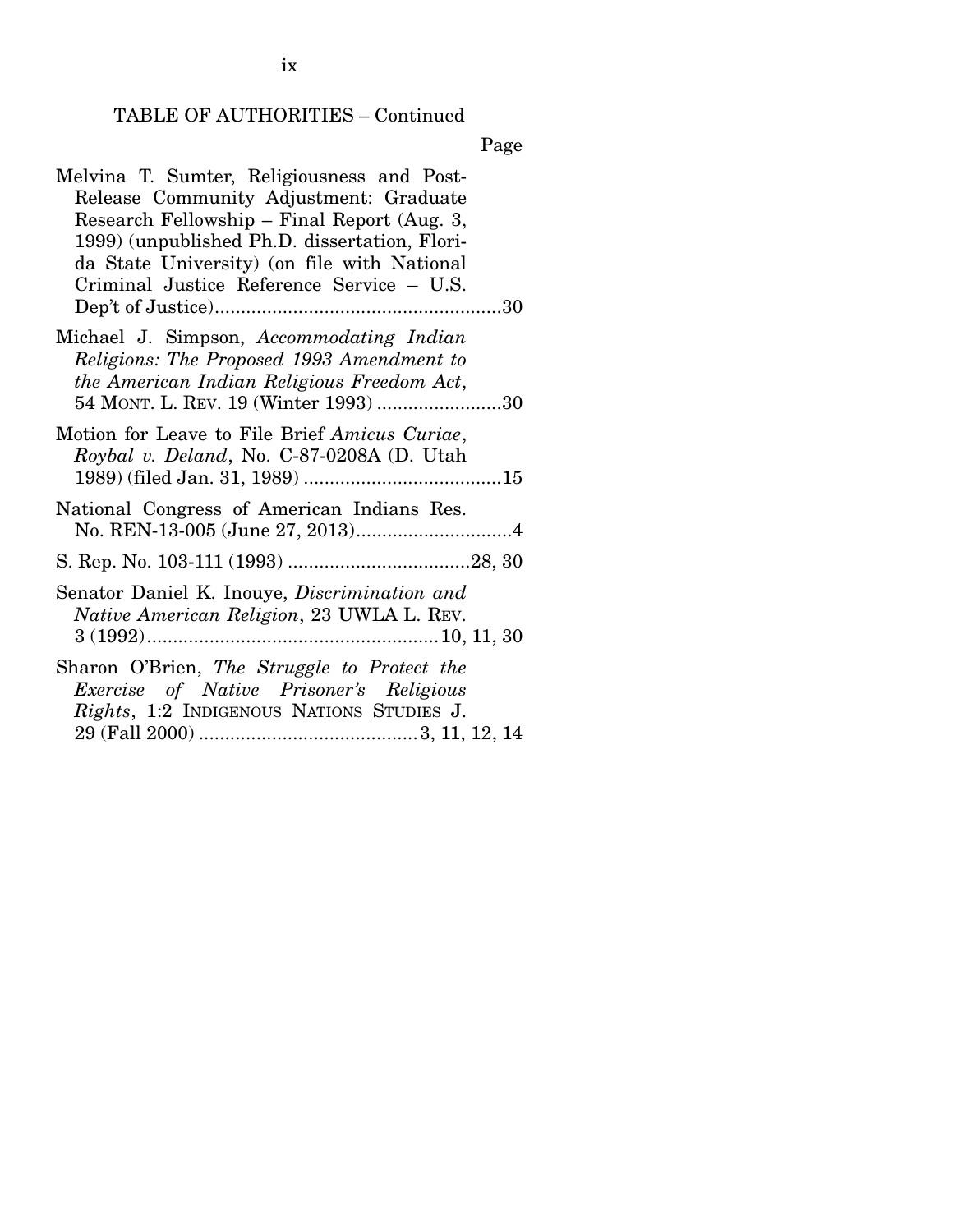Page

- Todd D. Minton, JAILS IN INDIAN COUNTRY, 2011 (Bureau of Justice Statistics, Office of Justice Programs, U.S. Dep't of Justice) Sept. 2012, *available at* http://bjs.gov/content/pub/ pdf/jic11.pdf ............................................................... 3
- Trial Tr. vol. II, Jan. 22, 2009 (*Knight v. Thompson*, No. 2:93cv1404-WHA) (M.D. Ala. 2008) ........................................................................ 27
- Walter Echo-Hawk, *Native Worship in American Prisons*, 19.4 CULTURAL SURVIVAL Q. (Winter 1995), *available at* http://www. culturalsurvival.org/ourpublications/csq/article/ native-worshipamerican-prisons .............. 2, 4, 13, 15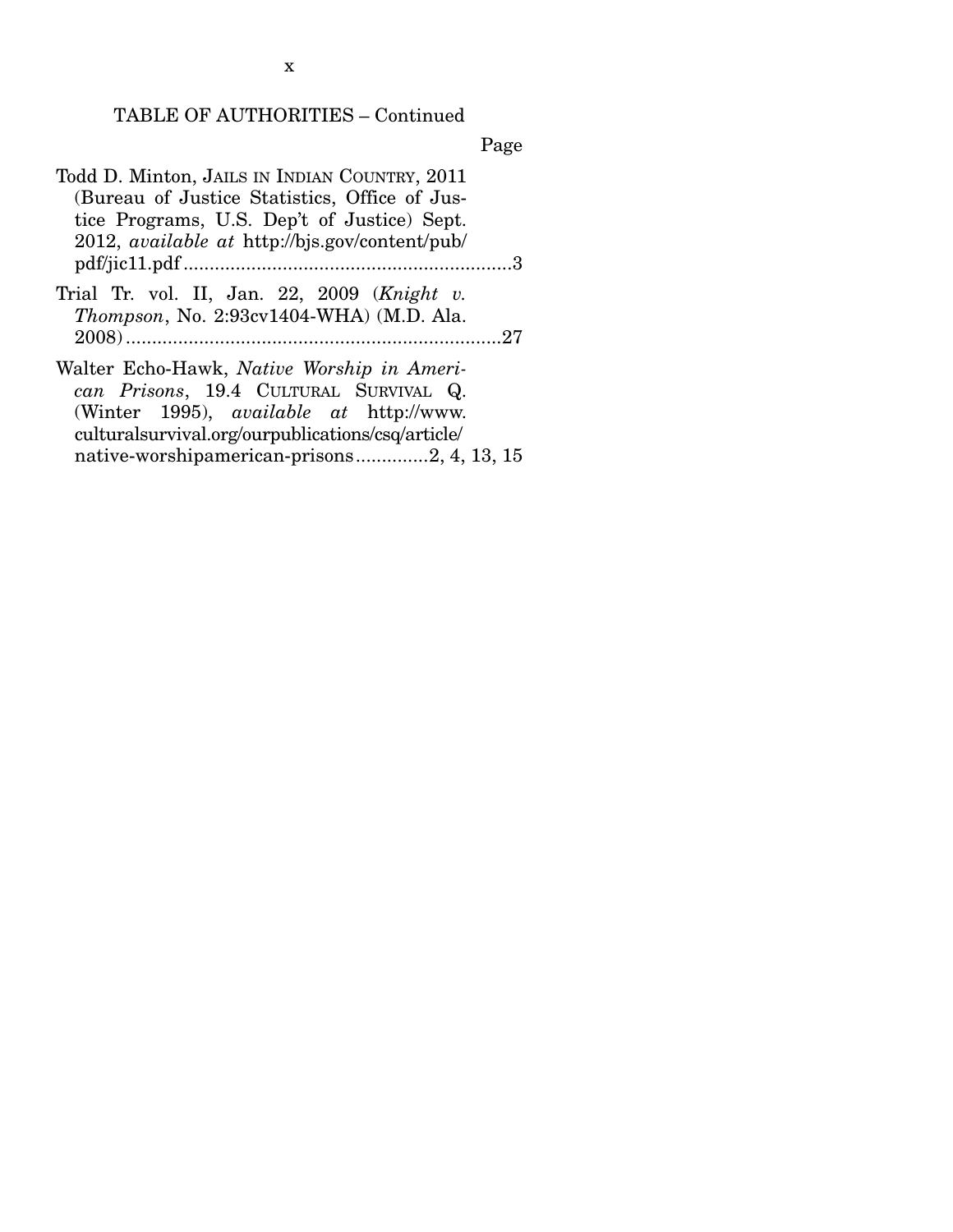The National Congress of American Indians and Huy respectfully submit this *amici curiae* brief in support of Petitioner.<sup>1</sup>

--------------------------------- ---------------------------------

#### **INTERESTS OF** *AMICI CURIAE*

*Amicus Curiae* National Congress of American Indians (NCAI) is the oldest and largest national organization representing the interests of American Indians and Alaska Natives, with a membership of more than 250 American Indian tribes and Alaska Native villages. NCAI was established in 1944 to protect the rights of Indian tribes and to improve the welfare of American Indians, including religious and cultural rights. In courtrooms around the nation and within the halls of Congress, NCAI has vigorously advocated for Native American religious freedom, including passage of the Religious Freedom Restoration Act, 42 U.S.C. §§ 2000bb et seq. (RFRA) and the Religious Land Use and Institutionalized Persons Act, 42 U.S.C. §§ 2000cc et seq. (RLUIPA).

<sup>&</sup>lt;sup>1</sup> Pursuant to Rule 37.3 of the Rules of the Supreme Court, this brief is filed with the blanket consent of both parties to the filing of *amicus curiae* briefs in support of either party or of neither party. No counsel for a party authored this brief in whole or in part, and no counsel or party made a monetary contribution intended to fund the preparation or submission of this brief. No person other than *amici curiae*, its members, or its counsel made a monetary contribution to the preparation or submission of this brief.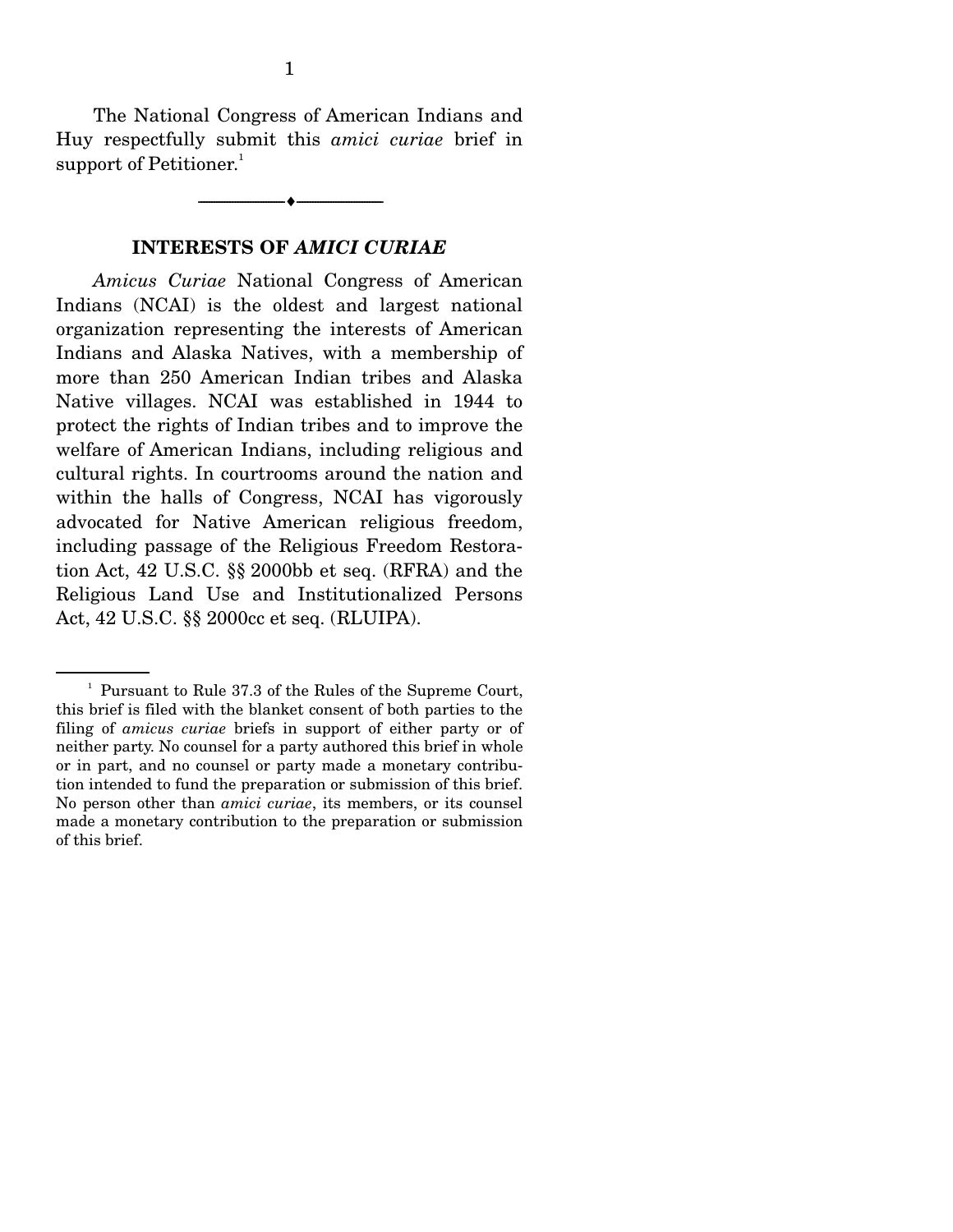*Amicus Curiae* Huy is a nationally recognized non-profit organization established to enhance religious, cultural, and other rehabilitative opportunities for imprisoned American Indians, Alaska Natives and Native Hawaiians (collectively hereafter referred to as "Native" or "Native People"). In the traditional Coast Salish language known as Lushootseed, the word huy (pronounced "hoyt"), means: "See you again/we never say goodbye." Huy's directors include, among others, the President of the National Congress of American Indians, elected chairpersons of federally recognized tribal governments, a former Washington State legislator, and the immediate past Secretary of the Washington State Department of Corrections. In addition to funding and supporting Native prisoner religious programs, Huy advocates for Native prisoners' religious rights in federal courts, state administrative rulemakings, and through testimony and reports to the United Nations.

 This case presents issues vital to Native cultural survival. As the American Indian Religious Freedom Act acknowledged, "[T]he religious practices of the American Indian . . . are an integral part of their culture, tradition and heritage, such practices forming the basis of Indian identity and value systems." 42 U.S.C. § 1996. As such, religious practice is the cornerstone of Native culture and has held Native communities together for centuries. Walter Echo-Hawk, *Native Worship in American Prisons*, 19.4 CUL-TURAL SURVIVAL Q. (Winter 1995), *available at* http:// www.culturalsurvival.org/ourpublications/csq/article/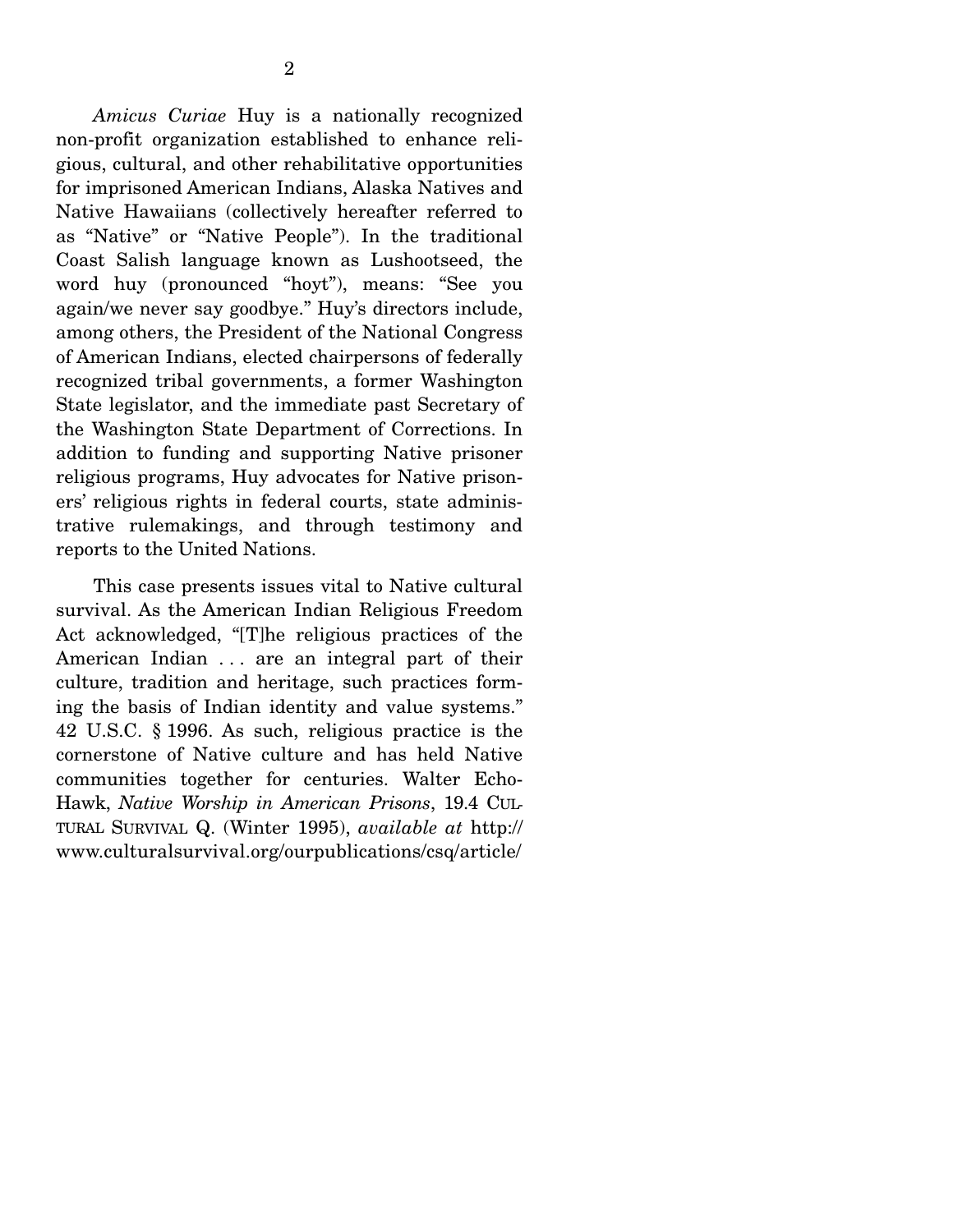native-worship-americanprisons. At the same time, approximately 29,700 American Indian and Alaska Natives are incarcerated in the United States. Todd D. Minton, JAILS IN INDIAN COUNTRY, 2011 (Bureau of Justice Statistics, Office of Justice Programs, U.S. Dep't of Justice) Sept. 2012, *available at* http:// bjs.gov/content/pub/pdf/jic11.pdf. Native People in the United States have the highest per capita incarceration rate of any racial or ethnic group, at 38 percent higher than the national rate. Christine Wilson Duclos & Margaret Severson, *American Indian Suicides in Jail: Can Risk Screening be Culturally Sensitive?*, RESEARCH FOR PRACTICE (Nat'l Inst. of Justice, Office of Justice Programs, U.S. Dep't of Justice) June 2005, *available at* https://ncjrs.gov/ pdffiles1/nij/207326.pdf; Lawrence A. Greenfeld & Steven K. Smith, AMERICAN INDIANS AND CRIME (Bureau of Justice Statistics, Office of Justice Programs, U.S. Dep't of Justice) Feb. 1999, *available at* http://bjs.gov/content/pub/pdf/aic.pdf. This stands in stark contrast to historical accounts from the 1700s and 1800s detailing Native communities virtually devoid of crime and where prisons were non-existent. *See* Sharon O'Brien*, The Struggle to Protect the Exercise of Native Prisoner's Religious Rights*, 1:2 INDIGENOUS NATIONS STUDIES J. 29, 31 (Fall 2000).

 Native inmates are "important human and cultural resources, irreplaceable to their Tribes and families. When they are released, it is important to the cultural survival of [ ] Native communities that returning offenders be contributing, culturally viable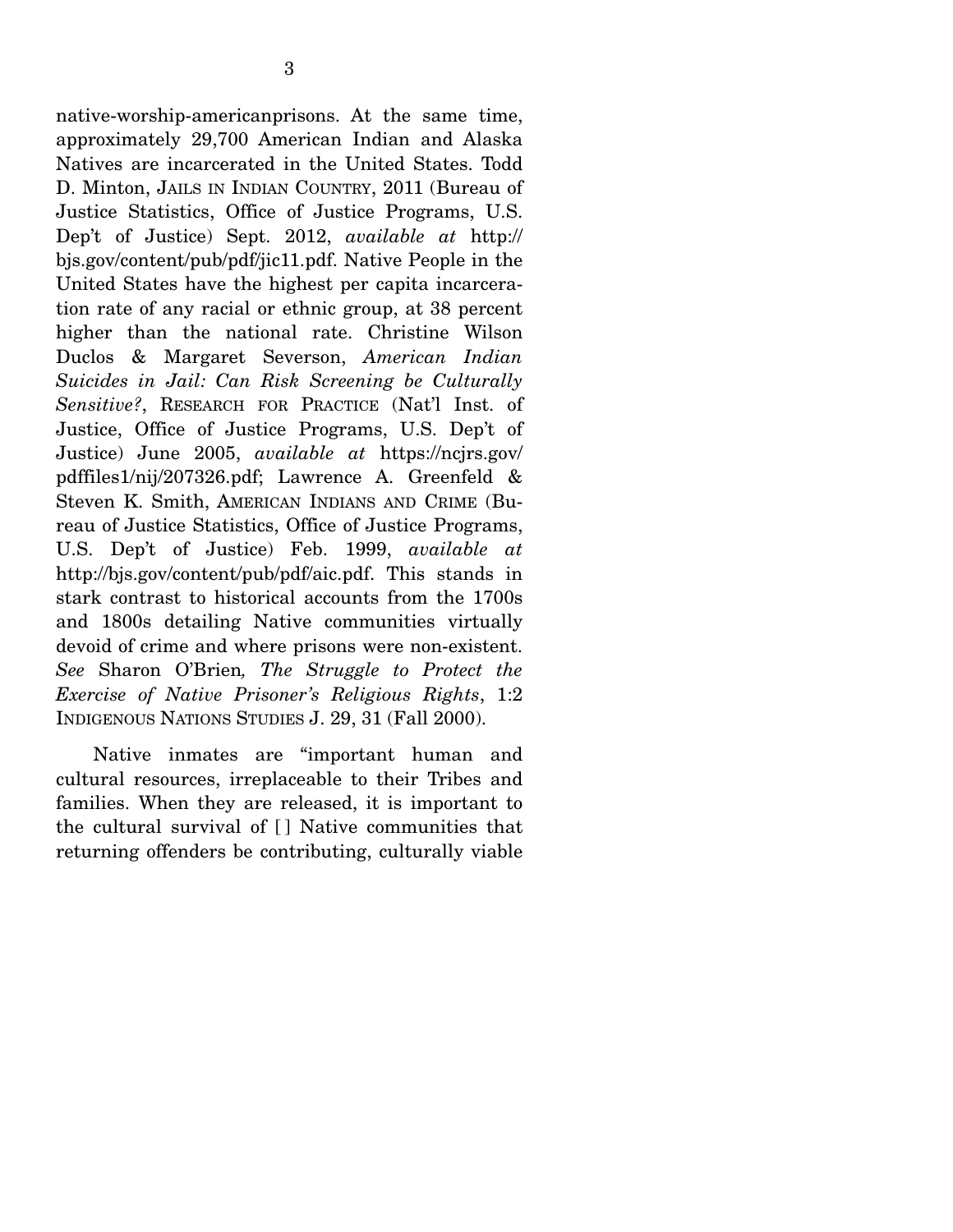members." Echo-Hawk, *supra*. For these reasons, Tribal governments share with federal, state and local governments the penological goals of repressing criminal activity and facilitating rehabilitation in order to prevent habitual criminal offense. *See* National Congress of American Indians Res. No. REN- $13-005$  (June 27, 2013).<sup>2</sup>

 Much like the Muslim prisoner in the case *sub judice*, prison grooming policies are a persistent, undue barrier for Native prisoners' religious practice. Like the beard sought by Petitioner here, wearing unshorn hair is an ancient and significant religious practice for Native People. However, by implementing grooming policies that mandate short hair, devoid of religious exemptions, some prison officials force Native inmates to make a Hobson's choice: abandon their sacred religious practice, or undergo either forced haircuts or punishment for non-compliance with grooming policies.

<sup>&</sup>lt;sup>2</sup> No other group faces more regulation in the time, place, and manner of religious exercise than Native People. While most Americans are very accustomed to free access to their churches and places of worship, Native People have the opposite experience. For Native People, certain prayers and ceremonies must be held in sacred places, which are often located on Federal lands and Natives must seek permission to access those places for ceremony. Echo-Hawk, *supra*. Moreover, use and possession of sacred objects, such as eagle feathers, peyote and animal parts is often the subject of comprehensive federal and state laws and regulations. *Id*.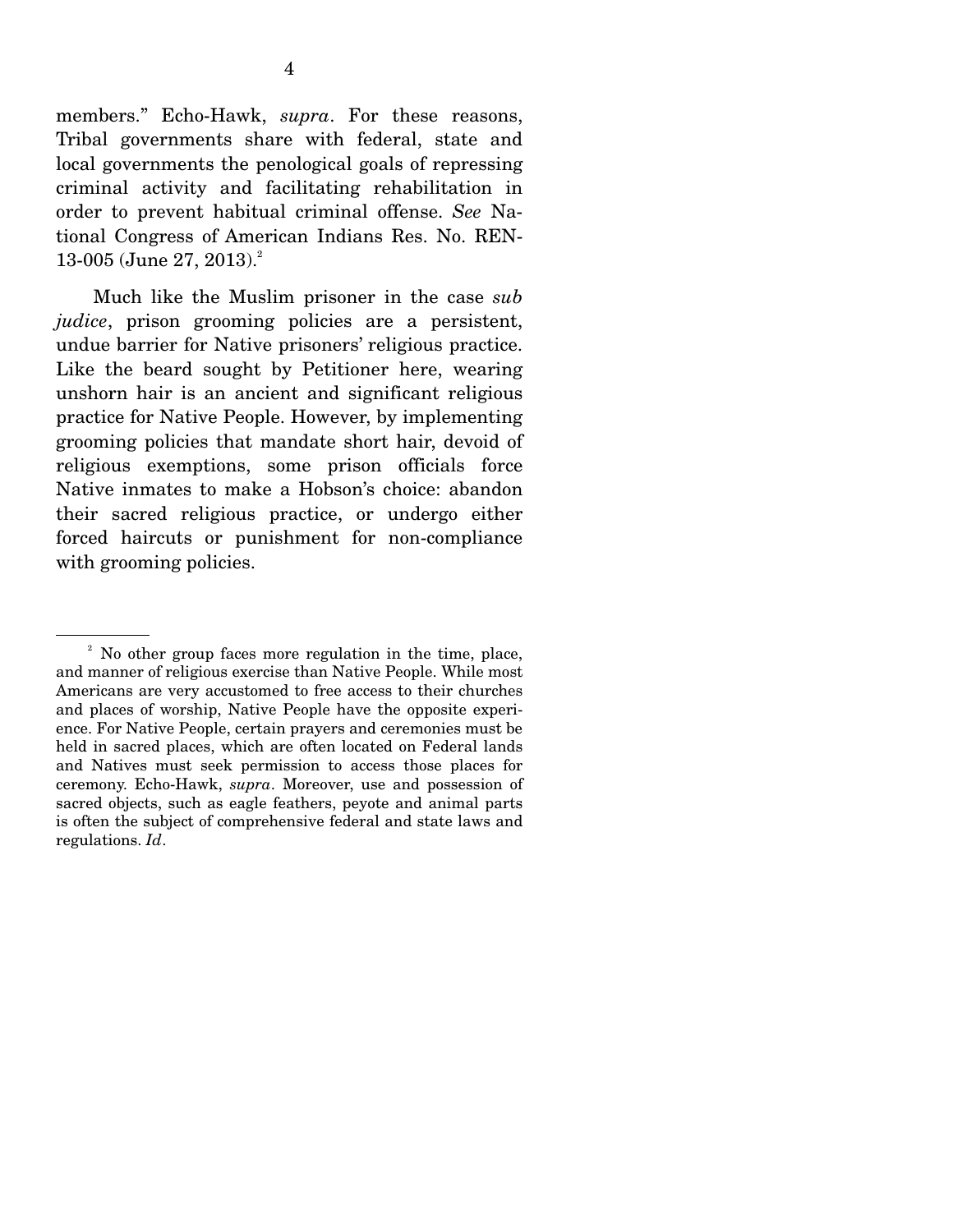One such case is currently pending on a Petition for Writ of Certiorari, *Knight v. Thompson*, 13-955 (Petition for Cert. filed Feb. 6, 2014). There, inmates are prevented from wearing long hair consistent with their Native religion, despite the fact that female inmates may wear long hair and more than 80 percent of prison systems accommodate the religious practice of unshorn hair in a less restrictive manner than an exemptionless ban. *See* Dawinder Sidhu, *Religious Freedom and Inmate Grooming Standards*, 66 U. MIAMI L. REV. 923, 955 (2012); *see also Cutter v. Wilkinson,* 544 U.S. 709, 725 (2005) ("For more than a decade, the Federal Bureau of Prisons has managed the largest correctional system in the Nation under the same heightened scrutiny standard as RLUIPA without compromising prison security, public safety, or the constitutional rights of other prisoners.") (quoting brief for the United States).

 Thus, as the Court decides the instant case, addressing how a prison grooming policy must be tailored to meet RLUIPA's strict scrutiny standard, *Amici* NCAI and Huy step forward to provide critical context and information to the Court on the impacts of prison grooming policies on Native prisoners and the preservation of Native religious practice.

--------------------------------- ---------------------------------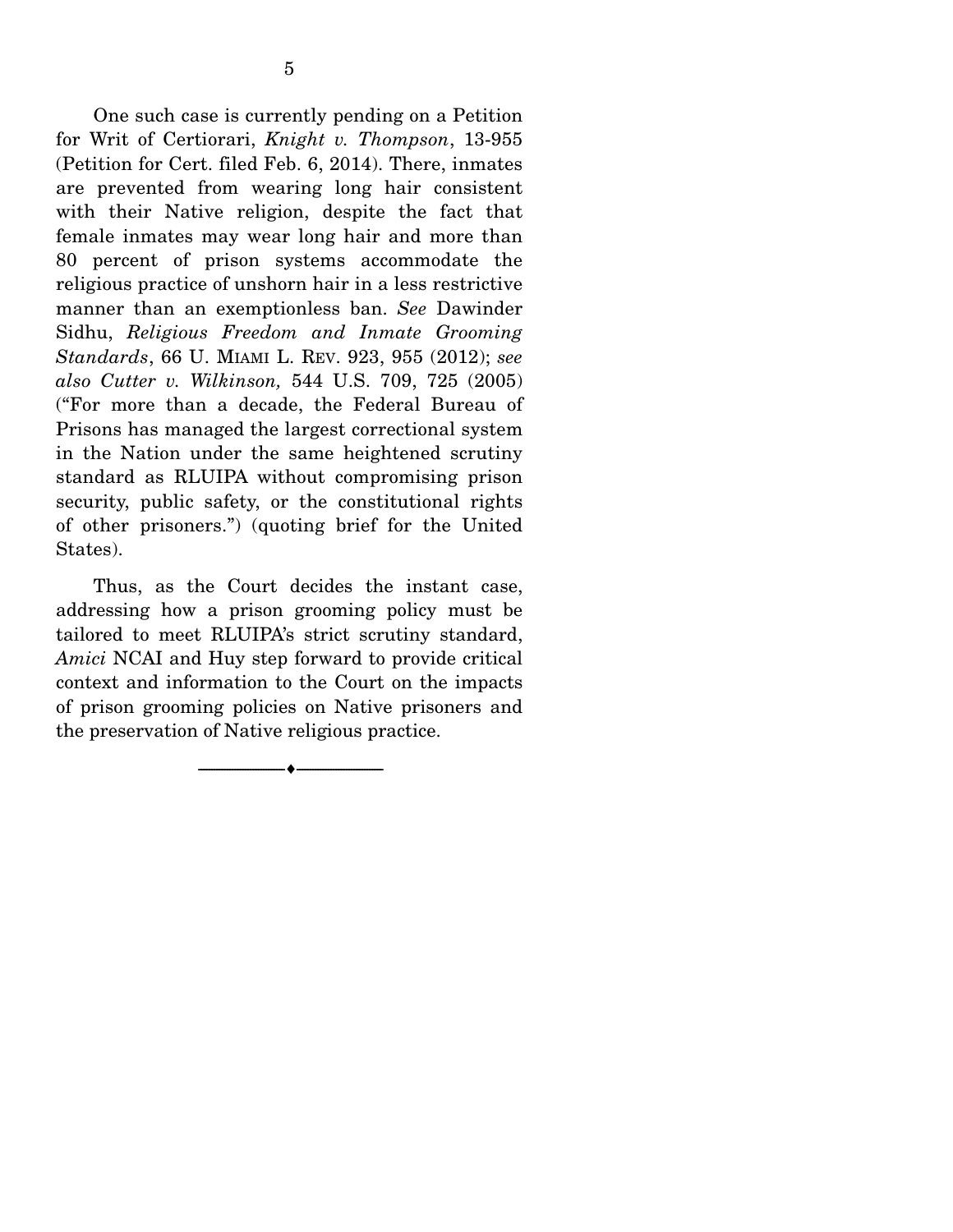#### **SUMMARY OF THE ARGUMENT**

Judicial application of strict scrutiny is essential to ensuring the rights of minority religious practitioners in prisons, especially Native prisoners. This standard, codified in RLUIPA, has ensured important protections for prisoners seeking relief in the courts where prison officials impose regulations unduly restricting their religious practices. Much like the Muslim prisoner seeking to wear a beard in this case, grooming policies have been particularly burdensome for Native prisoners because hair is a basic feature of their religious practice, especially long hair. In fact, the centrality of hair to Native religion made it a target of federal policies explicitly aimed at eliminating Native religion and culture altogether. Forced haircuts feature prominently in this unfortunate history and became particularly pronounced in state prisons, where intolerance persisted even after the United States abandoned its official "civilization" policies for Natives.

 Prison officials have long repeated the same justifications for restrictive grooming policies: "safety, security and hygiene." These justifications have remained largely the same throughout the decades, only the standard by which they are judged has shifted. In the 1970s, when Native prisoners began challenging these policies, courts applying strict scrutiny recognized them as pretextual and based merely in fear and speculation. As more institutions were forced to accommodate Native religious practice, some began to recognize the benign, non-threatening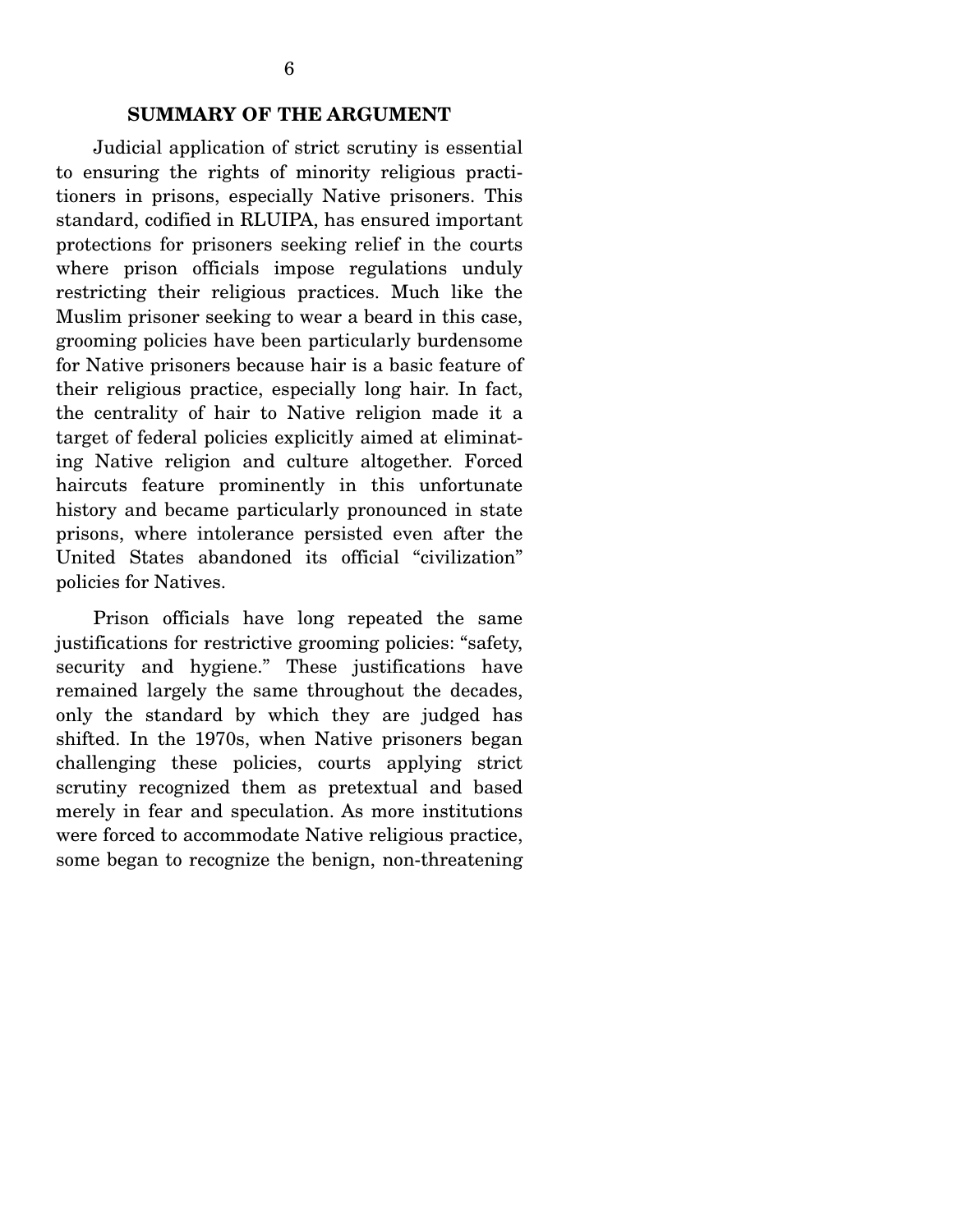nature of long hair and voluntarily relaxed their policies.

 However, when the Court handed down *O'Lone v. Estate of Shabazz*, 482 U.S. 342 (1987), which articulated a rational basis standard rather than strict scrutiny for prisoner religious rights claims, many prison systems swiftly began constricting minority religious practices again. Importantly, when the restrictions were challenged, courts applying the extremely deferential rational basis standard were forced to accept the same "safety, security and hygiene" rationalizations that were largely regarded as pretextual prior to *O'Lone*.

 As the initial cases applying the *O'Lone* rational basis test were reported, prison officials became increasingly brazen in erecting barriers for minority religious practitioners. Additionally, decisions in *Employment Division v. Smith,* 494 U.S. 872 (1990) and *Lyng v. Nw. Indian Cemetery Protective Ass'n,*  485 U.S. 439 (1988), made clear that the same low bar would be set for government burdens on religious practice outside of prison walls. Thus, after years of hearings, Congress became increasingly concerned about the undue barriers erected by prison officials and provided a statutory means to obtain strict scrutiny review by enacting RFRA and RLUIPA. Since their passage, the vast majority of prisons have tailored grooming policies in order to accommodate practices such as long hair and beards and have done so without interfering with penological interests. Nevertheless, a small number of prison officials, like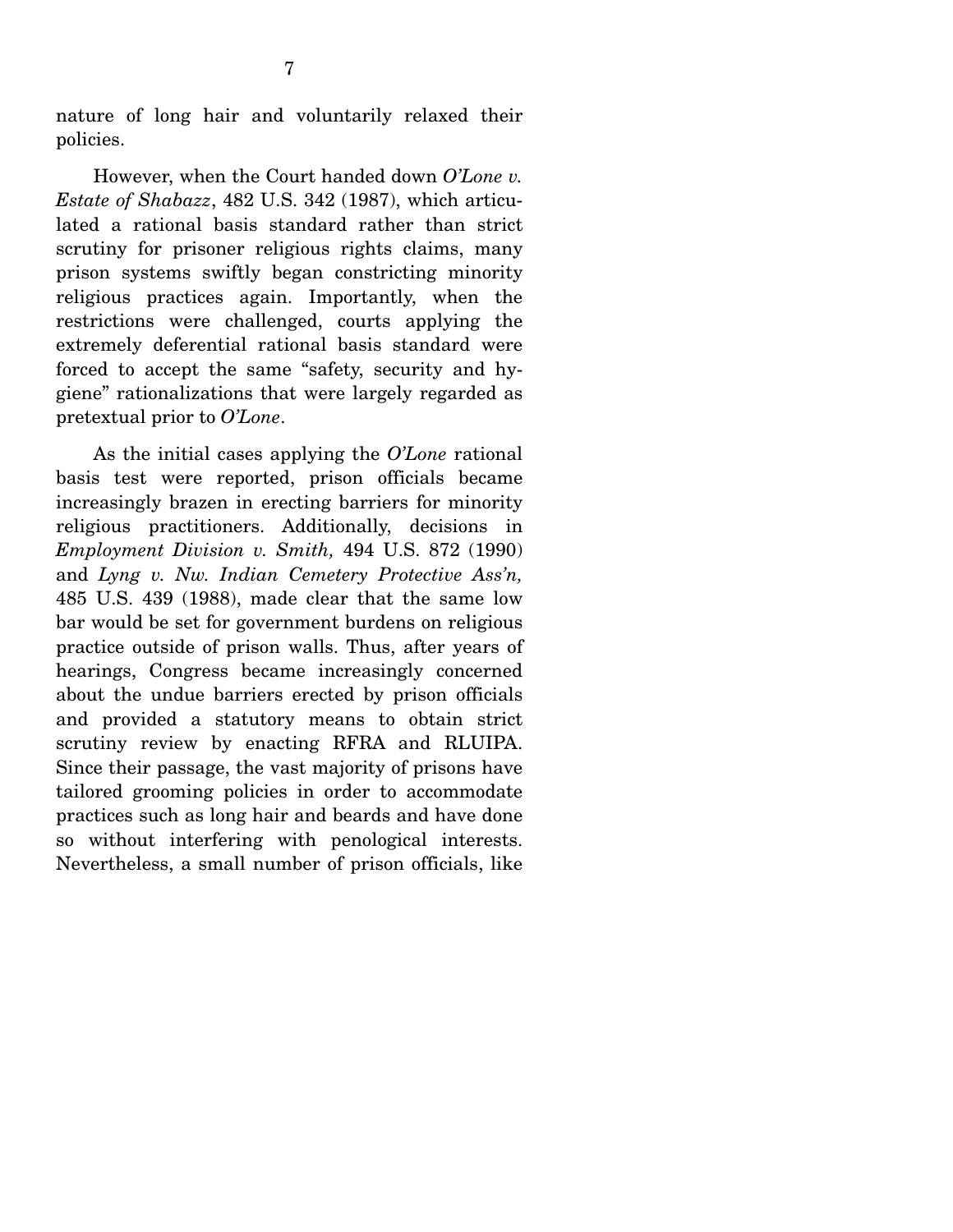Respondents here and in *Knight*, continue to perpetuate penological myths, sounding a false alarm of "safety, security and hygiene," even though those penological interests are achieved when applying non-religious exemptions. Moreover, the concerns claimed by Arkansas and Alabama prison officials have simply not been a reality in the jurisdictions where long hair and beards are allowed. Most concerning, several courts within the Eighth and Eleventh Circuits are misapplying RLUIPA, reducing its strict scrutiny mandate to rational basis, thereby subverting RLUIPA's purpose: providing protection for minority religious practitioners to the maximum extent possible. The detrimental effects of restrictive grooming policies and misapplication of RLUIPA are felt especially in Native communities, who have the highest per capita incarceration rates, have suffered extraordinary religious discrimination and, therefore, depend on the rehabilitative aspects of Native religious practice to return Native prisoners to their communities as productive and culturally viable. In order for the Congressional intent of securing minority religious practice in the prison context to be fully realized, this Court should reverse.

--------------------------------- ---------------------------------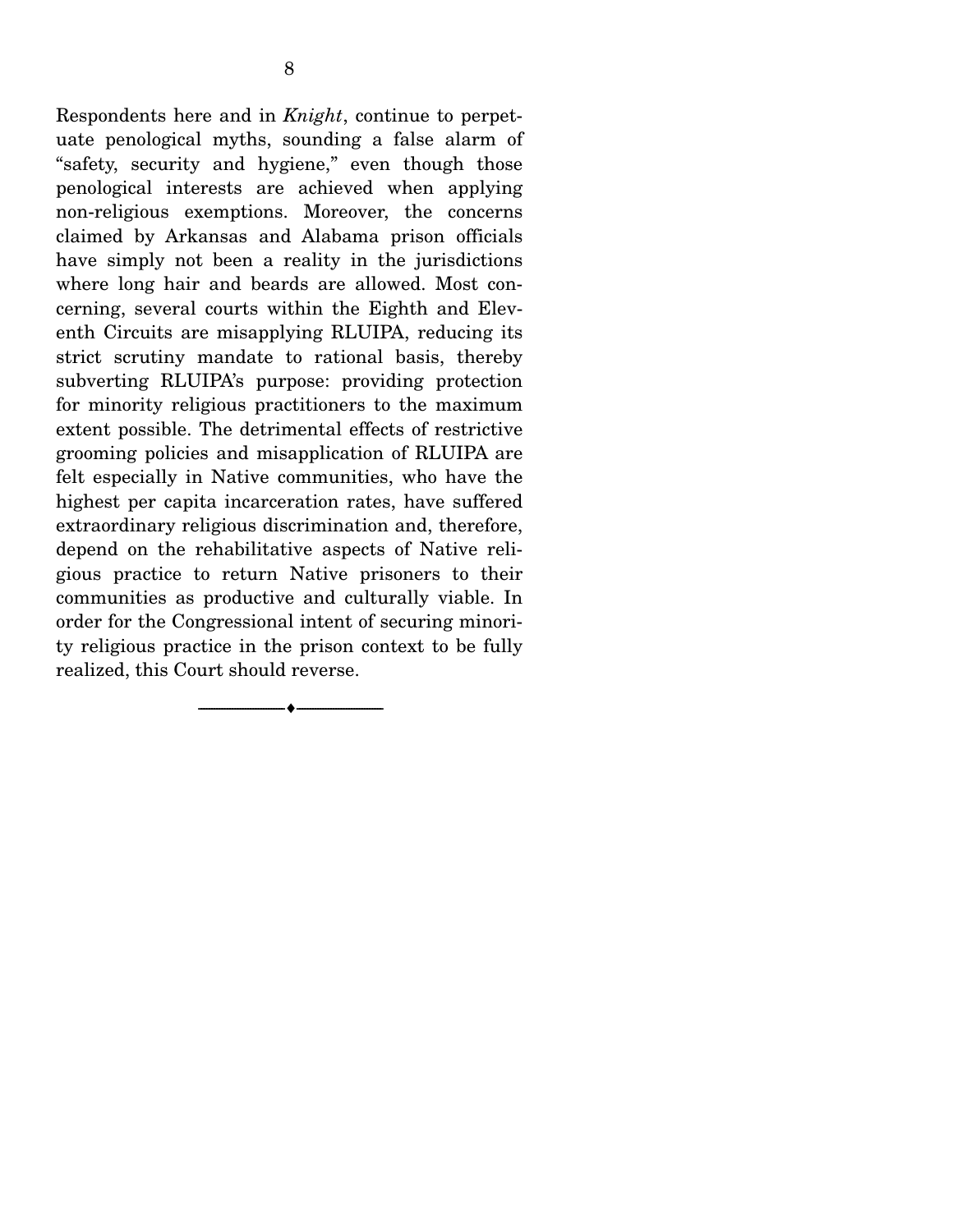#### **ARGUMENT**

### **I. JUDICIAL APPLICATION OF STRICT SCRUTINY WAS ESSENTIAL TO ENSURING THE RIGHT OF MINORITY RELIGIOUS PRACTICE IN PRISONS, ESPECIALLY FOR NATIVE PEOPLE, AND** *O'LONE* **RESULT-ED IN DRASTIC RESTRICTIONS BY PRISON OFFICIALS.**

In 1987, this Court handed down the landmark decision in *O'Lone v. Estate of Shabazz*, 482 U.S. 342 (1987). Just a few days before, in *Turner v. Safley*, 482 U.S. 78 (1987), a case addressing a prisoner's right to marry and engage in prisoner-to-prisoner correspondence, the Court held that lower courts had erred in applying a strict scrutiny test to prison regulations restricting the fundamental rights of prisoners. *Turner*, 482 U.S. at 81*.* In reviewing a claim by New Jersey Muslim prisoners seeking access to Jumu'ah, a Muslim prayer service held on Friday afternoon, *O'Lone* further made clear that lower courts also erred by applying strict scrutiny when prisons restricted the religious exercise of prisoners with generally applicable regulations. *O'Lone*, 482 U.S. at 344-45. Instead, the *O'Lone* Court held the proper test was the rational basis standard. *O'Lone*, 482 U.S. at 344-45.

 The *O'Lone* decision was a watershed moment for minority religious practitioners imprisoned throughout the United States, who had come to rely upon courts to apply strict scrutiny in protection of their religious rights. This was especially true of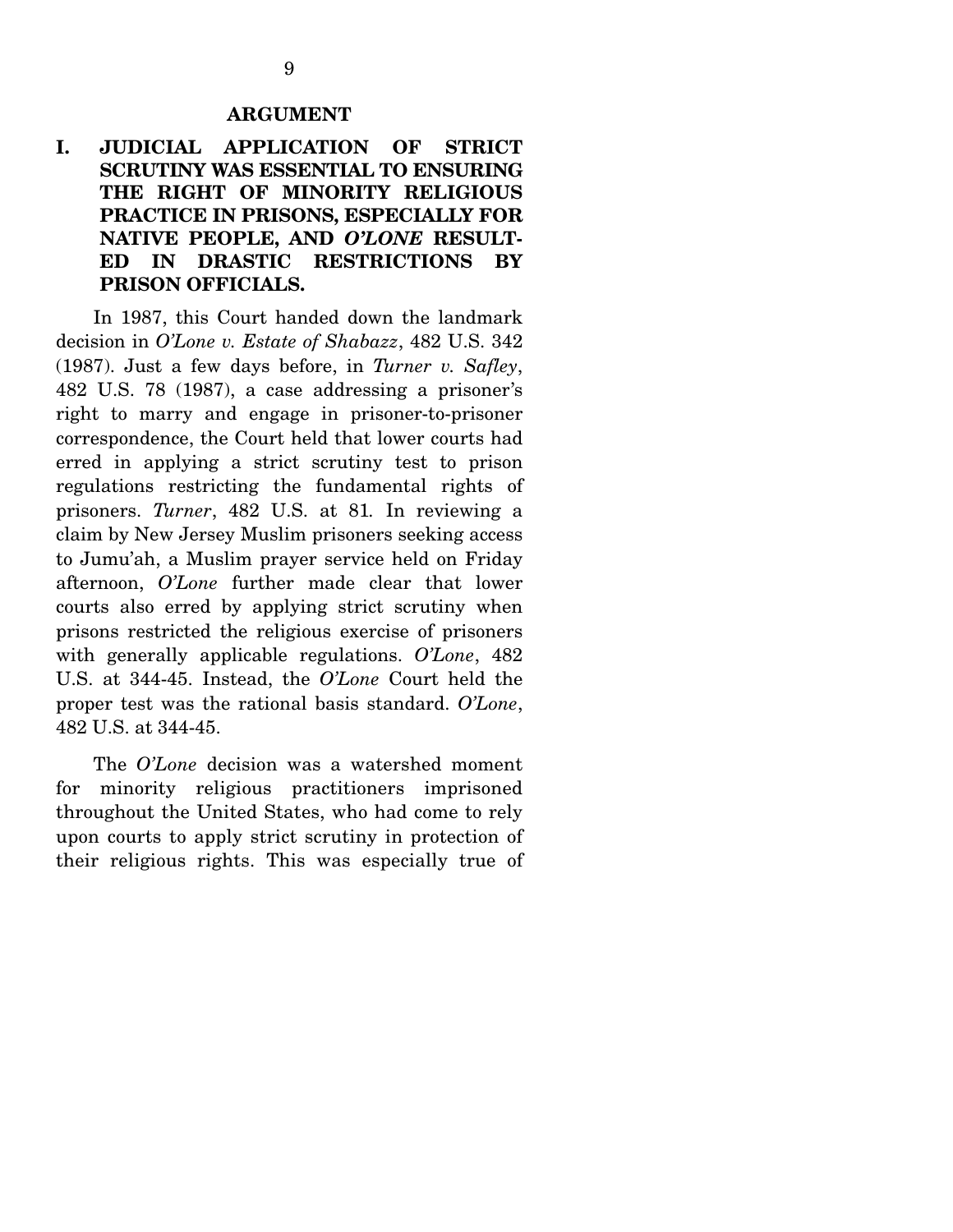Native People, who had fended off an oppressive weight of religious discrimination for centuries and continued to encounter severe restrictions on their religious practices in prison. In the years that followed, application of *O'Lone*, particularly with regard to prison grooming policies, rolled back much of the protections afforded to religious minorities in prison, especially Native People.

### **A. Restriction of Native prisoners' religious exercise was a vestige of historic discrimination against Native People and Native prisoners had secured substantial judicial relief prior to** *O'Lone***.**

The *O'Lone* decision dramatically weakened progress made by Native prisoners seeking accommodations of their unique religious practices. The plight of Native prisoners was due to the United States' shameful legacy of religious discrimination against Native People that had become particularly entrenched in state prison systems. In a scholarly review of the ways in which the United States "legally" discriminated against Native religion, Senator Daniel K. Inouye, then-Chairman of the Senate Committee on Indian Affairs, described this discrimination as "commonplace." Senator Daniel K. Inouye, *Discrimination and Native American Religion*, 23 UWLA L. REV. 3, 13 (1992).

 Ever since the Republic's founding, forced haircuts and imprisonment have been specific modes of governmental religious discrimination against Native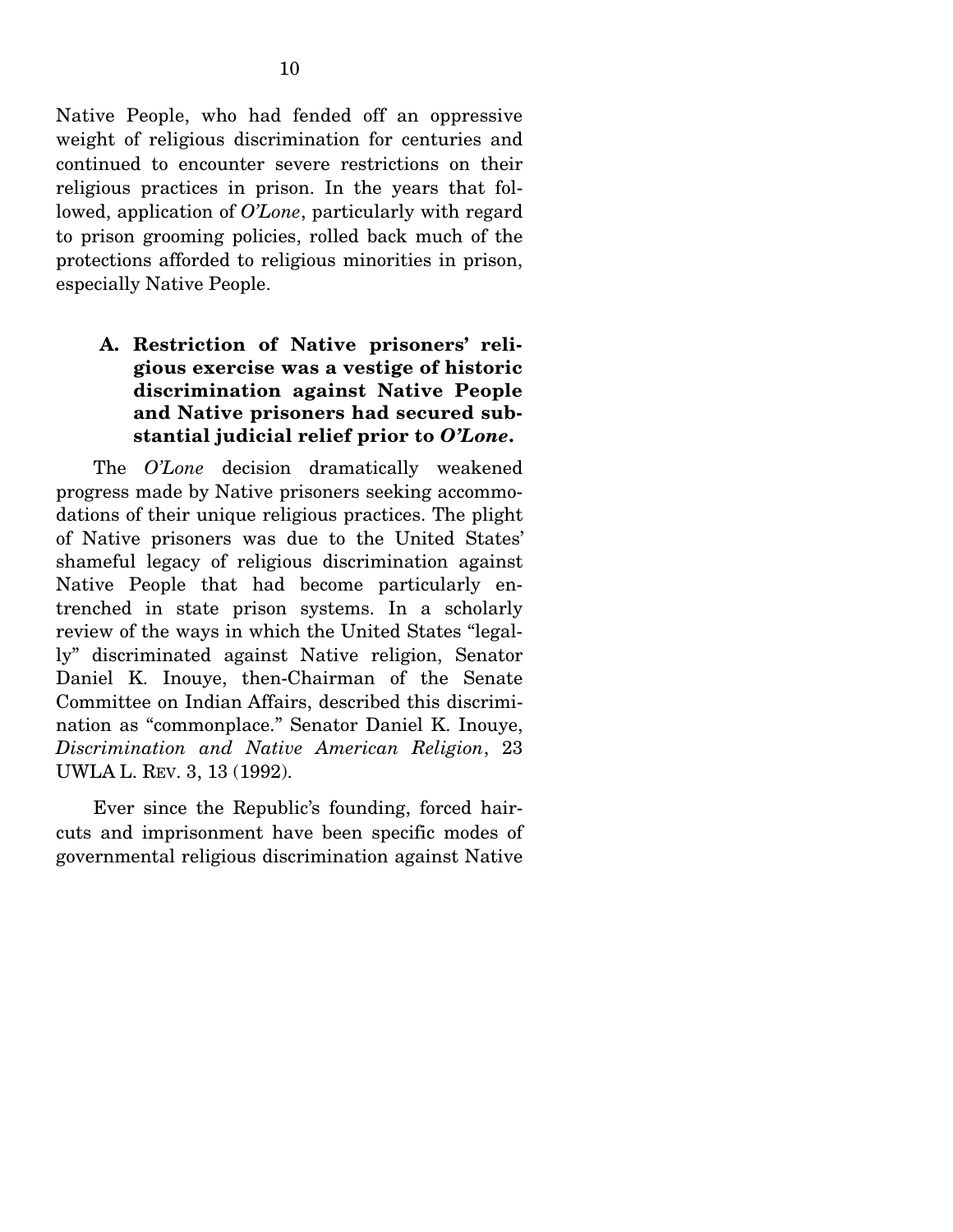People. Recognizing the centrality of religious life to Native People, the United States targeted and outlawed specific religious practices in an effort to control individual Natives and eradicate Tribes. John Rhodes, *An American Tradition: The Religious Persecution of Native Americans*, 52 MONT. L. REV. 13, 22- 23 (1991). In a calculated effort to extinguish Native culture, the United States historically outlawed traditional practices and ceremonies, punishing practitioners with imprisonment and starvation. *See* Inouye, *supra*, at 3, 13-14.

 Hair is an ancient and deeply rooted facet of Native religion. *See Warsoldier v. Woodford*, 418 F.2d 989, 999 (9th Cir. 2005); *Hamilton v. Schriro,* 74 F.3d 1545, 1547 (8th Cir. 1996); *Iron Eyes v. Henry*, 907 F.2d 810, 813 (8th Cir. 1990); *Kemp v. Moore,* 946 F.2d 588 (8th Cir. 1991); *Teterud v. Burns*, 522 F.2d 357, 359-60 (8th Cir. 1975); *see also* Expert Report of Deward Walker, Ph.D. (*Knight v. Thompson*, No. 2:93cv1404-WHA) (M.D. Ala. 2008) (R471-PEX 2) at ¶¶ 4-8 (hereafter "Walker Report"). It has religious significance for all Native groups and uncut hair is of particular religious significance. Walker Report, *supra*, ¶¶ 4-8. Uncut hair symbolizes and embodies the knowledge a person acquires during a lifetime and may be cut only upon the death of a close relative. *Warsoldier*, 418 F.2d at 999; *Teterud*, 522 F.2d at 359-60; O'Brien, *supra*, at 39. Hair is braided to express the integration of mind, body and spirit. O'Brien, *supra,* at 39. Also, it is common for specific hair preparations to be part of Native religious rituals and ceremonies. Walker Report, *supra*. Therefore,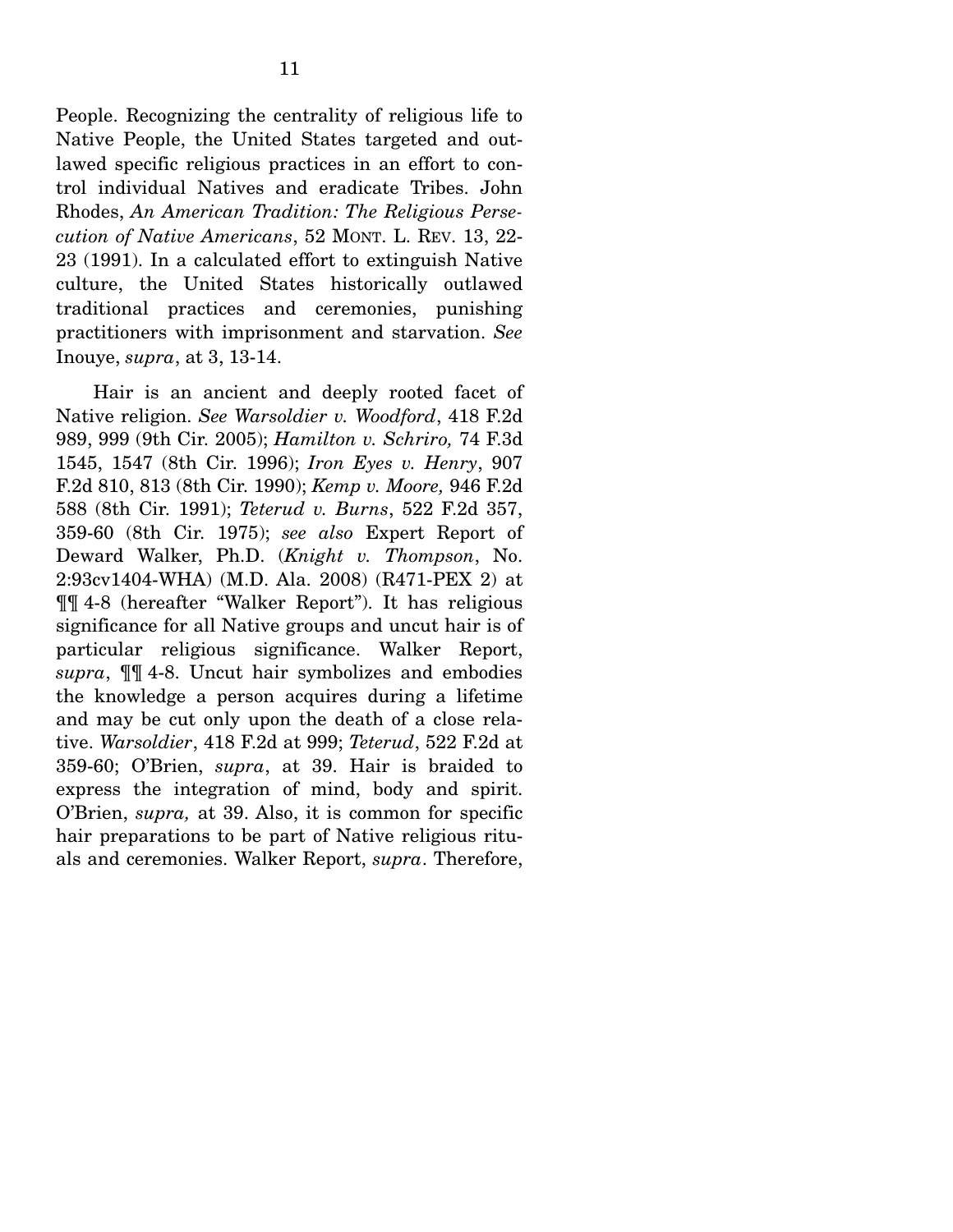unshorn hair is not only an important practice in and of itself, it is also required to participate in other religious rites, such as the sacred observance of a loved one's death, when the hair is cut ceremonially. Thus, when a Native's hair is cut involuntarily, it prevents him from practicing many facets of his religion. Moreover, forced haircutting desecrates the body and spirit and is the supreme confiscation of personal dignity. *See* O'Brien, *supra*, at 39.

 Due to its religious significance, United States officials implementing an explicit "kill the Indian, in order to save the man" federal policy, utilized forced haircutting to coerce Native People away from their traditional religion, even into the Twentieth Century. Walker Report, *supra*, at ¶ 5; *see also* Jill E. Martin, *Constitutional Rights and Indian Rites: An Uneasy Balance*, 3:2 WESTERN LEGAL HISTORY 245, 248 (Summer/Fall 1990); *Let All That is Indian Within You Die!*, 38(2) Native Am. Rts. Fund Legal Rev. (Summer/Fall 2013), at  $5\text{-}7$ .<sup>3</sup> This ethnocentric

<sup>&</sup>lt;sup>3</sup> These overtly discriminatory policies ended in the mid-Twentieth Century, but infringement on Native religious liberty persisted, necessitating a succession of laws in the latter Twentieth Century crafted to protect Native religion and culture. Among these was the American Indian Religious Freedom Act of 1978, 42 U.S.C. § 1996 (1993 amendments at 42 U.S.C. § 1996a), which explicitly recognized that First Amendment religious liberty protection had never worked for Native People, thus requiring a specific federal law preserving their religious rights. Other laws crafted to remedy this shameful legacy include, the Native American Graves Protection and Repatriation Act, 25 U.S.C. §§ 3001 et seq., the Indian Arts and (Continued on following page)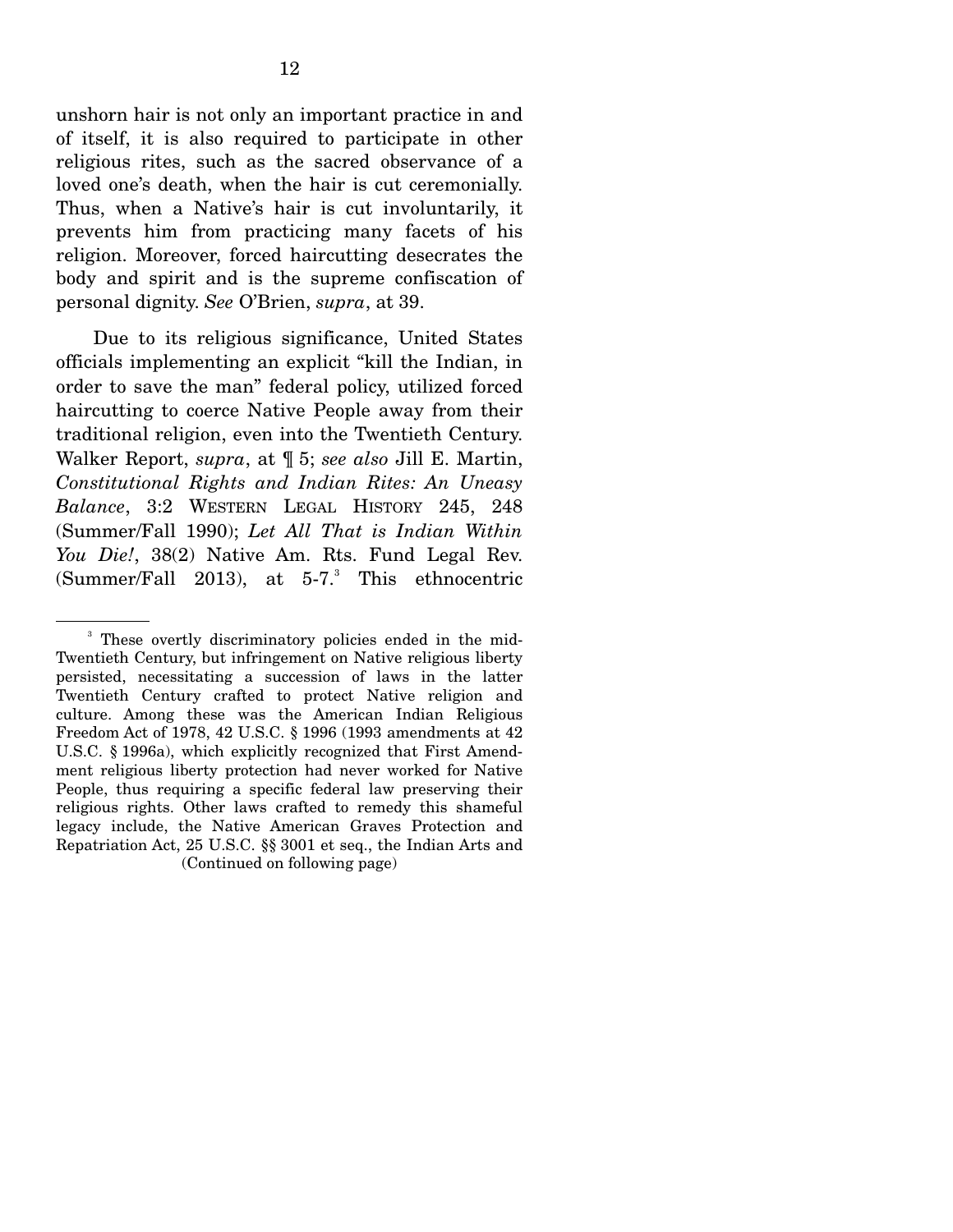approach of "helping" Natives manifested in prisons as well, where rehabilitation of Native prisoners meant stripping them of cultural identity and religion in favor of mainstream Christian religion and assimilation into the majority society. Echo-Hawk, *supra*.

 Maltreatment of Native prisoners' religious practice only began to shift in the early 1970's as the result of voluminous litigation. Echo-Hawk, *supra; see, e.g., Teterud v. Burns*, 522 F.2d 357 (8th Cir. 1975) (holding Native prisoner has a first amendment right to exercise his religion by wearing his hair long); *Gallahan v. Hollyfield*, 516 F. Supp. 1004 (E.D. Va. 1981) (same)*, aff 'd*, 670 F.2d 1345 (4th Cir. 1982). The genesis of that litigation was the wearing of traditional hairstyles in Nebraska prisons. In 1972, Nebraska prisons, like many others at the time, provided no accommodation for Native religious practices. When a deputy warden was offended by Native prisoners cutting their hair into traditional Mohawk styles, the Native prisoners were threatened with solitary confinement unless they cut their hair. Elizabeth S. Grobsmith, INDIANS IN PRISON: INCARCER-ATED NATIVE AMERICANS IN NEBRASKA 38 (1994). The inmates filed a class action lawsuit, *Indian Inmates of the Nebraska Penitentiary v. Vitek*, CV 72-L-156 (D. Neb. filed April 12, 1972), and the resulting consent

Crafts Act of 1990, 25 U.S.C. §§ 3005 et seq., the National Historic Preservation Act, 16 U.S.C. §§ 470 et seq., and the Archeological Resource Protection Act, 16 U.S.C. §§ 470aa et seq., RFRA and RLUIPA.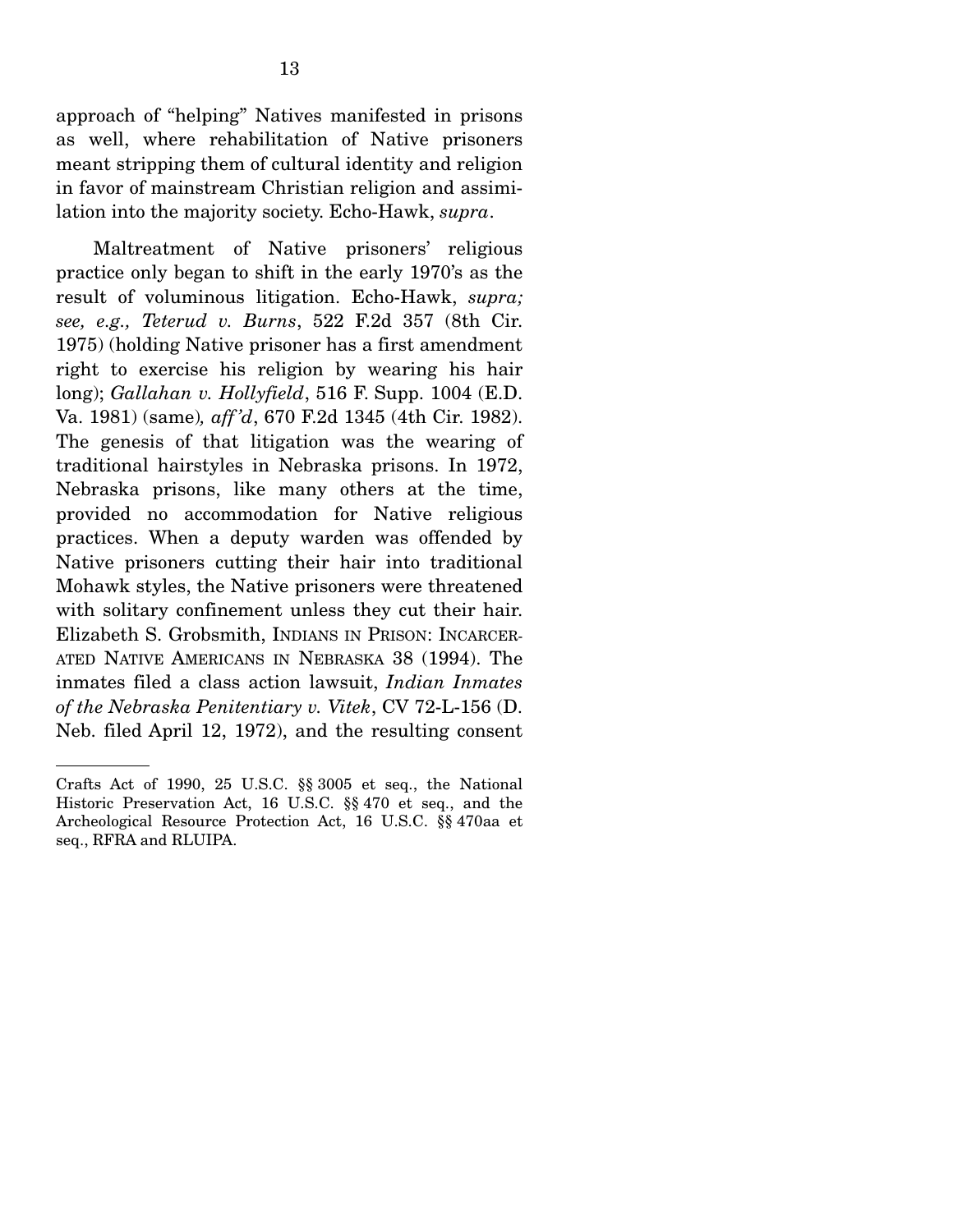decree, issued in 1974, became a touchstone for how prison officials elsewhere could accommodate the religious needs of Native inmates. Judgment and Decree, *Indian Inmates of the Nebraska Penitentiary v. Vitek*, CV 72-L-156 (D. Neb.) (docketed October 31, 1974), reprinted in Grobsmith, *supra*, at Appx. A.

 Over the decade-and-a-half following the *Vitek* case, courts substantially increased protections for traditional Native religious practices in prison. Another case, filed the year after the *Vitek* consent decree, illustrates the typical arguments of prison officials restricting unshorn hair and how courts disposed of the cases. Jerry Teterud, who was Cree, challenged Iowa's prison regulations requiring short hair. *Teterud v. Burns*, 522 F.2d 357, 358-59 (8th Cir. 1975); *see also* O'Brien, *supra*, at 39 (analyzing *Teterud* within the context of Native prisoner First Amendment cases). Iowa claimed that short hair was necessary for sanitary food preparation, safe operation of machinery, easy identification, prevention of contraband smuggling and personal hygiene. *Teterud*, 522 F.2d at 361. The Eighth Circuit found that the prison officials' claims were devoid of substance and overly broad. *Id.* The court pointed out that there were a variety of less restrictive means to achieve these interests: hair nets, rules requiring hair to be kept neat and clean, re-photographing inmates for identification and body searches. The court pointedly concluded, "Justifications founded only on fear and apprehension are insufficient. . . ." *Id.* at 361-62.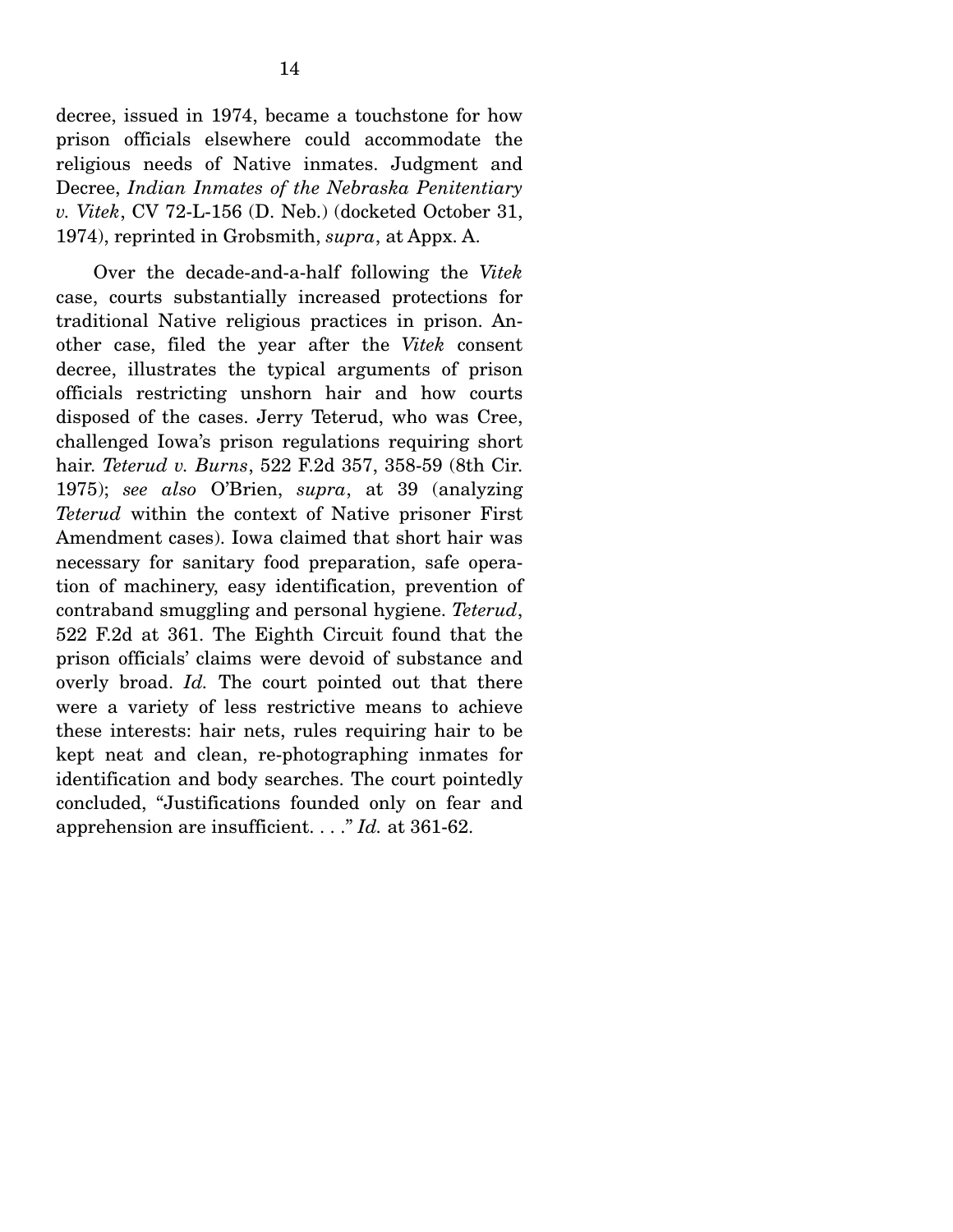Moreover, as both the benefits and benign nature of Native religious practices became better understood, several jurisdictions provided improved accommodations voluntarily. *See* Echo-Hawk, *supra*. Even the warden-defendant in the landmark Nebraska case began testifying in support of Native prisoners seeking religious accommodations. His statements in a 1985 Utah case, *Roybal v. Deland*, Nos. C-87-0208A & C-87-8208G (D. Utah 1989), about his experience in Nebraska after the consent decree bears particular significance in light of present prison claims regarding grooming policies:

[W]hat I did see specifically . . . [was] that a lot of Indians, not all of them, developed a great deal of self-esteem and pride in themselves. *There was an apparent increase in what I call good grooming*, the clothing, . . . there seemed to be a prideful thing that was kind of fun to watch. Sense of identity if you will.

Motion for Leave to File Brief *Amicus Curiae*, *Roybal v. Deland*, Nos. C-87-0208A & C-87-8208G (D. Utah 1989) (filed Jan. 31, 1989).

 Given all the progress made in securing respect and accommodation for their traditional religious practices, Native prisoners and their supporters were put on their heels by *O'Lone*. Unfortunately, as the next six years would demonstrate, their fears were well justified.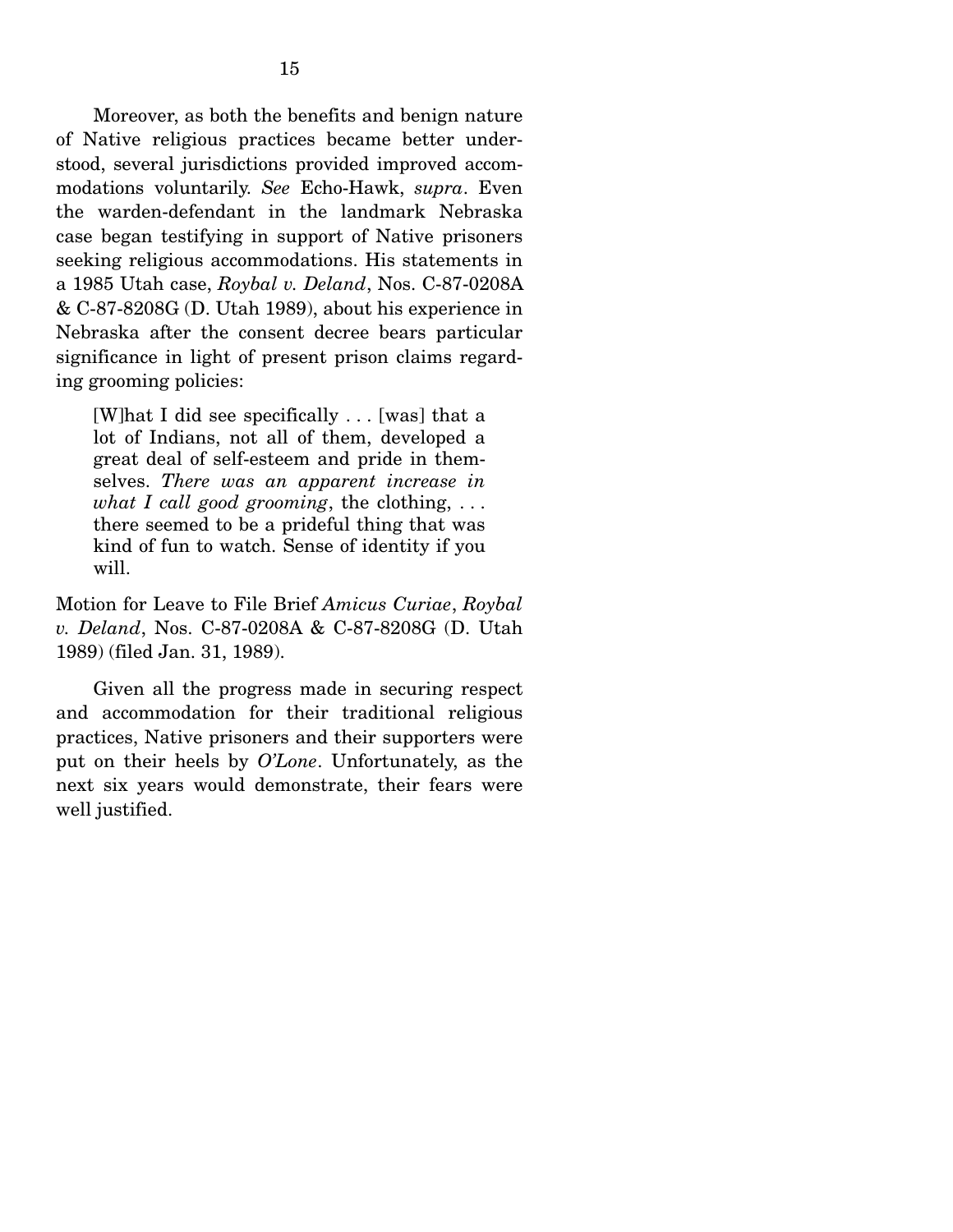### **B.** *O'Lone* **resulted in prison officials resuming past restrictions on the religious practices of Native prisoners.**

 Emboldened by *O'Lone*, prison officials began reinstating previous restrictions on Native religious practices with impunity. Native prisoners attempting to wear long hair or engage in other traditional practices, such as sweat lodge, were routinely subjected to egregious and unnecessary treatment by their jailors and afforded no judicial protection. The detrimental application of rational basis was particularly pronounced in the Eighth Circuit, as vividly demonstrated in two cases from the post-*O'Lone*  period, *Iron Eyes v. Henry*, 907 F.2d 810 (8th Cir. 1990) and *Kemp v. Moore*, 946 F.2d 588 (8th Cir. 1991).

 Robert Iron Eyes, a Standing Rock Sioux, had only five haircuts in his twenty-seven years: three in mourning for the death of a loved-one and two at the hands of his jailors. *Iron Eyes*, 907 F.2d at 811. He was raised in the ways of the Sioux culture and had followed the traditional practices of Sioux religion since his youth. *Id.* As such, he believed that his hair was a gift from the Great Spirit, and that cutting it was an offense to the Creator, except when done so in mourning. *Id.*

 When he entered Missouri's Farmington Correctional Facility on a parole violation in October 1987, prison officials ordered him to get a haircut, although he was never ordered to do so during a previous oneyear term. *Id*. at 812. When Iron Eyes refused, he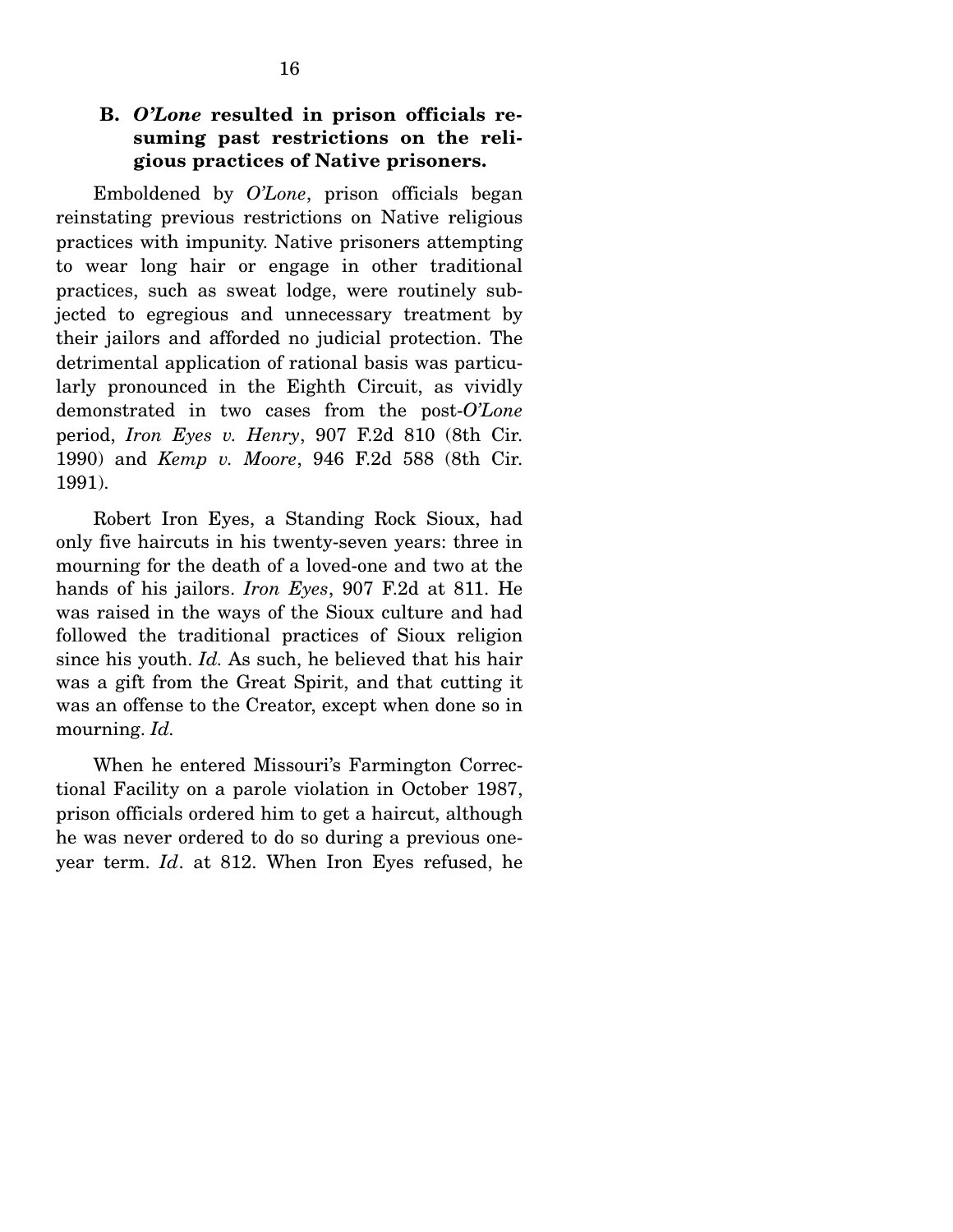was sent to disciplinary segregation, where he was shackled, handcuffed and subjected to a forced haircut. *Id.* at 812, 816. Iron Eyes described the experience:

Just before Christmas Maj. Harris, Capt. Rosenburg and about 9 or 10 other guards handcuffed me behind my back real hard and put leg shackles on me and made me go in a room with all of them. Then they shoved a table in front of the door so nobody could get out. Then, Dan Henry, the Asst. Supt. said that I am going to get a haircut one way or the other and that they didn't care if I was Geronimo. I told them that the courts also said us Indians could keep our hair and Dan Henry said for me and the court to go and fuck ourselves [sic]. I am sorry about that word but that is what he really said.

Well, Dan Henry, Maj. Harris, Capt. Rosenburg and the guards all took my leg shackles and handcuffs real hard and held me down and this inmate barber named Earl Wells came over and cut my hair into a raggedy mess. That is when they all started laughing and Maj. Harris said that now I could get some white religion.

*Iron Eyes*, 907 F.2d at 817.

 As pointed out in the dissent, at least one prison barber referred to the forced haircuts of Native inmates as "scalping." *Id.* at n.14. Ten months later, he was ordered to get another haircut and this time obtained a restraining order from the Federal District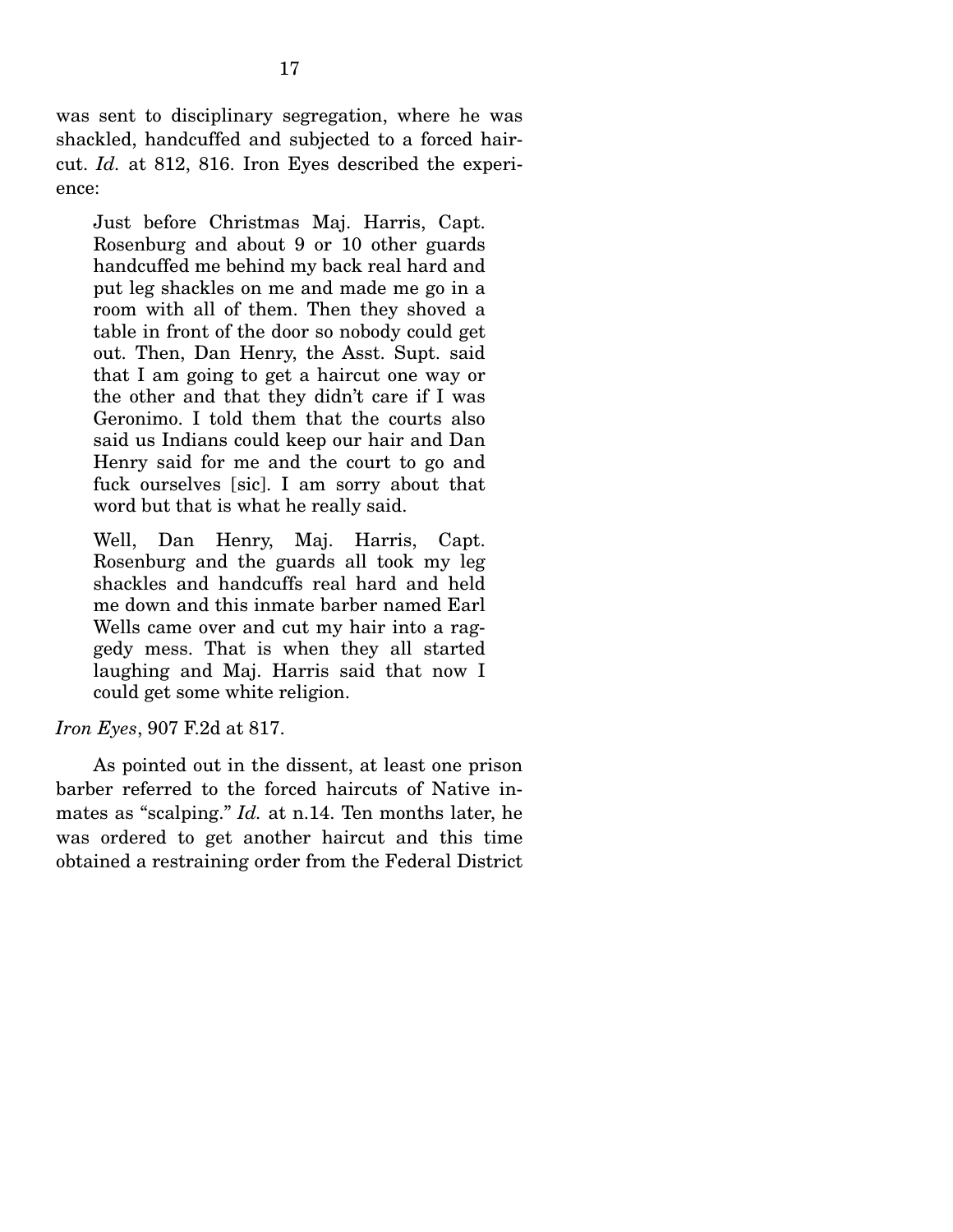Court. It also came to light that Mr. Iron Eyes' request for a religious exemption was never communicated by prison officials to the proper authorities. *Iron Eyes*, 907 F.2d at 817.

 In an effort to skirt the court's restraining order, while awaiting a hearing on the merits the prison placed Iron Eyes in solitary confinement, "not for not cutting his hair, but for disobeying a direct order to cut his hair." *Id.* at 817.

 The court's decision was not determined by any of these facts, however. Instead, and in contrast to *Teterud*, the court narrowly focused on whether the prison officials' justifications could conceivably further their penological interests. Notably, applying rational basis, the court did not engage in an individualized, searching inquiry into the facts of Mr. Iron Eyes' case. For example, while prison officials objected to long hair because inmates could purportedly change their appearance, the court found it "incredulous" that prison officials did not simply rephotograph him during one of the periods that his hair was short, but nevertheless, applying rational basis, found their concerns "*rationally related*" to security interests. *Id.* at 814. Thus, the court was constrained to accept the assertions of prison officials simply at face value, which the dissenting judge found alarming. *Id.* at 823.

 Therefore, although decided by the same court as *Teterud* and addressing the same types of oppressive conduct, backed by unsubstantiated rationalization,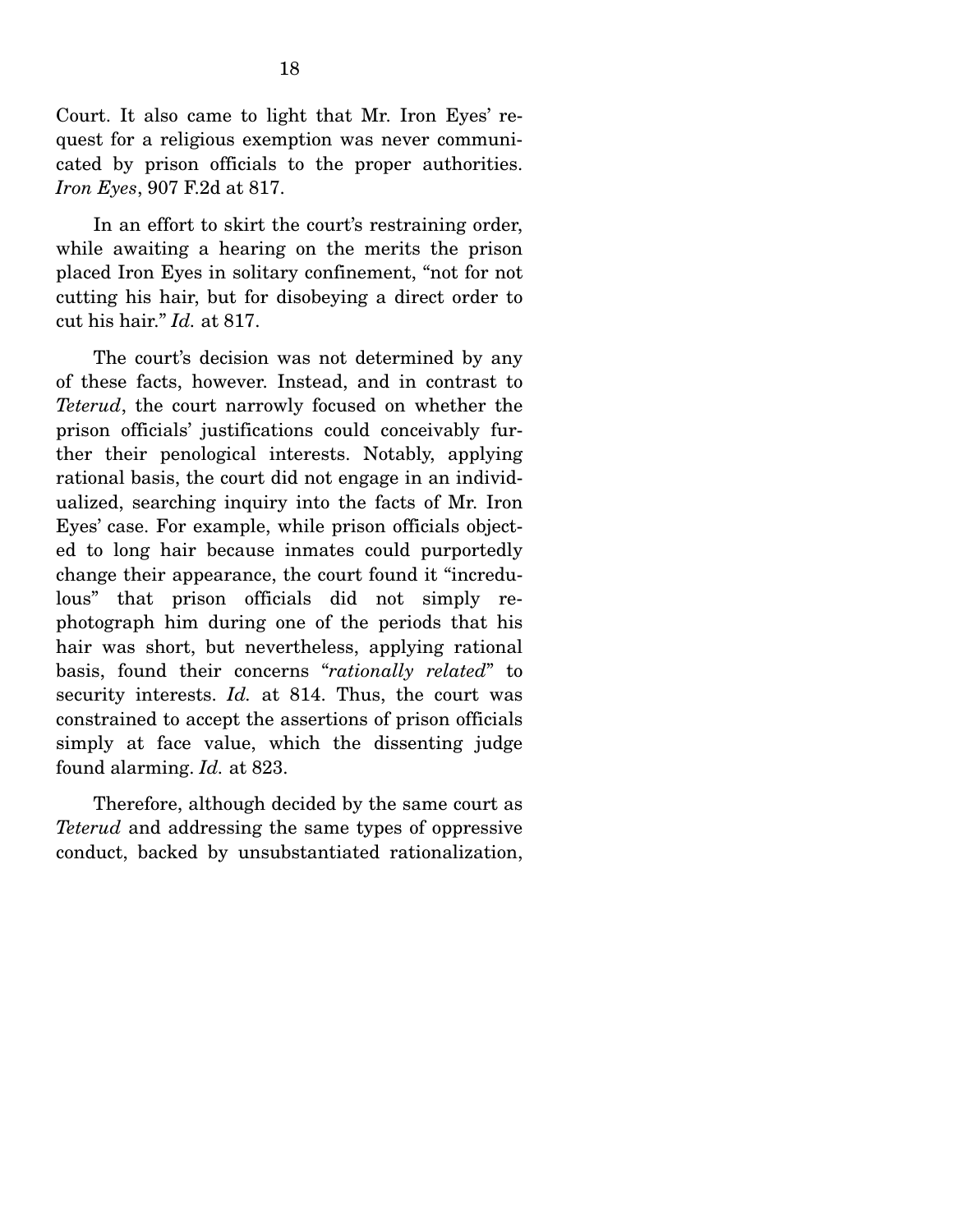the *Iron Eyes* case was distinguishable because the court had to apply *O'Lone*'s lower standard. *Iron Eyes*, 907 F.2d at 813. Thus, *Iron Eyes* signaled that highly deferential review would permit extraordinary conduct by prison officials. The case notified prison officials that they could impose severe restrictions, enforce them in a brutal manner and proceed virtually unchecked by simply waving the flag of "safety and security."

*Iron Eyes* was not an isolated case. Prison officials that took the court's cue became bolder, as can be seen in a case that followed. Stephen Kemp, who was Chickasaw, was incarcerated in the Missouri State Penitentiary, a maximum security prison, for the first four years of his imprisonment, where he was allowed to wear long hair consistent with his traditional religion. *Kemp*, 946 F.2d at 589. After four years, his security level was *reduced* and he was transferred to a minimum security prison, Farmington Correctional Center – the same facility as Henry Iron Eyes – where he was ordered to get a haircut. *See id.* He refused and presented verification of his exemption. *Id.* Nevertheless, the superintendent ordered guards to forcibly shear his hair and disciplinary charges resulted in reduction of his work wages. *Kemp*, 946 F.2d at 589; *see also* Laurence French, NATIVE AMERICAN JUSTICE 123-24 (2003). The resulting opinion was a terse, unequivocal reiteration of the *Iron Eyes* precedent as informed by the *O'Lone* standard.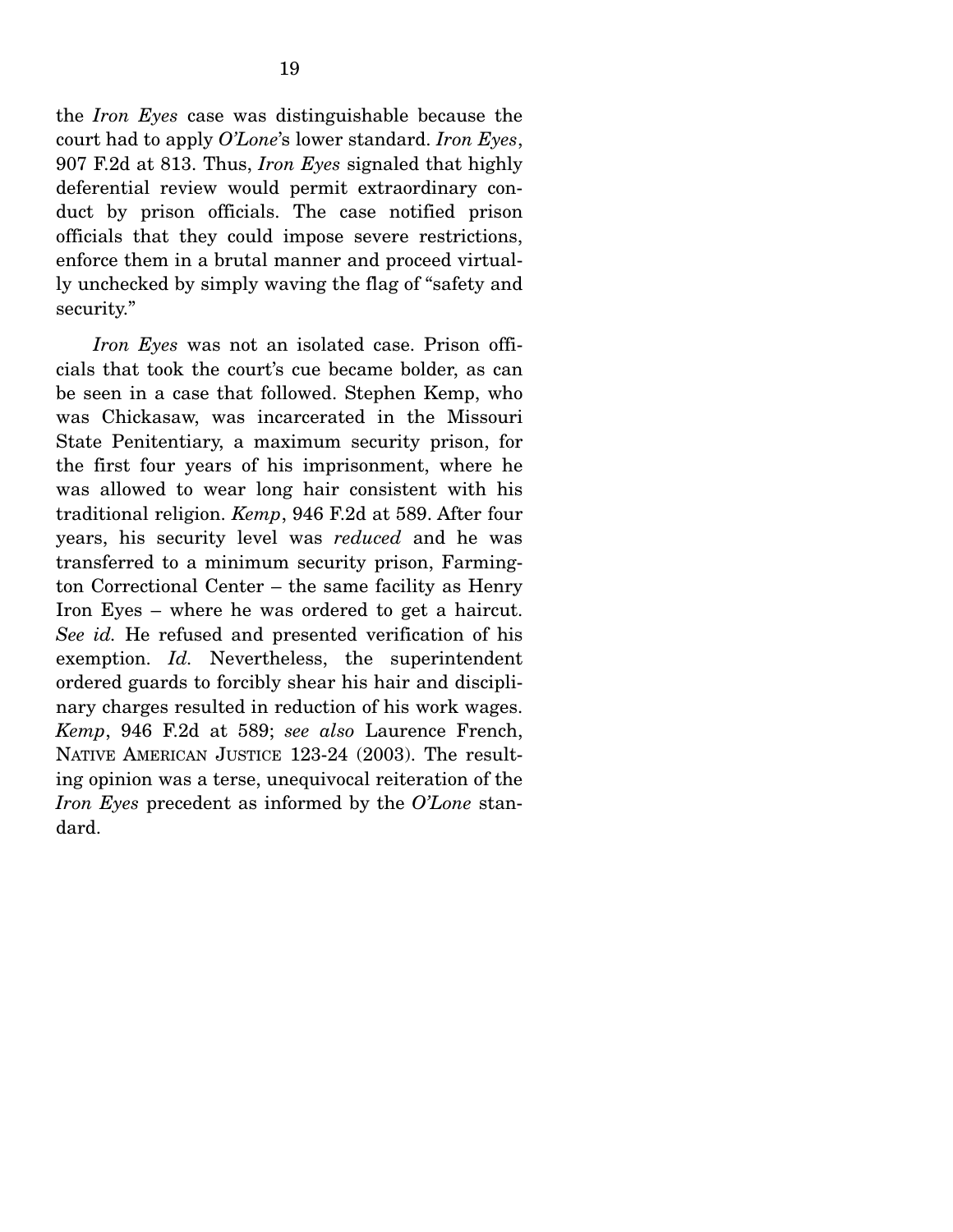Senior Judge Gerald W. Heaney, who dissented in *Iron Eyes*, wrote that he was constrained by precedent to concur, but that: "This case smacks of harassment and religious persecution. . . . " *Kemp*, 946 F.2d at 589 (Heaney, S.J., concurring). The judge was confounded by the lack of explanation by prison officials as to why long hair purportedly interfered with penological interests at a lower security facility and not at a maximum security prison. *Kemp*, 946 F.2d at 589. Although there were obvious less restrictive means that could be employed, these were outside the bounds of rational basis inquiry. Tragically, the low bar set by *O'Lone* and amplified in *Iron Eyes* meant the courts gave Mr. Kemp no protection and he was forced to abandon a core tenet of his traditional religion.

*O'Lone*'s impacts continued further in this prison system. In the wake of *Iron Eyes* and *Kemp*, Missouri prisons did away with religious exemptions for long hair altogether. *See Holmes v. Schneider*, 978 F.2d 1263 (8th Cir. 1992). Thus, the increased restrictions brought about by *O'Lone* came full circle into an allout ban. Any relief would have to come from Congress.

### **II. CONGRESS ENACTED RLUIPA TO BROADLY PROTECT THE RELIGIOUS PRACTICES OF PRISONERS TO THE "MAXIMUM EXTENT" POSSIBLE.**

In *Employment Division v. Smith,* 494 U.S. 872 (1990), this Court held that a state law prohibiting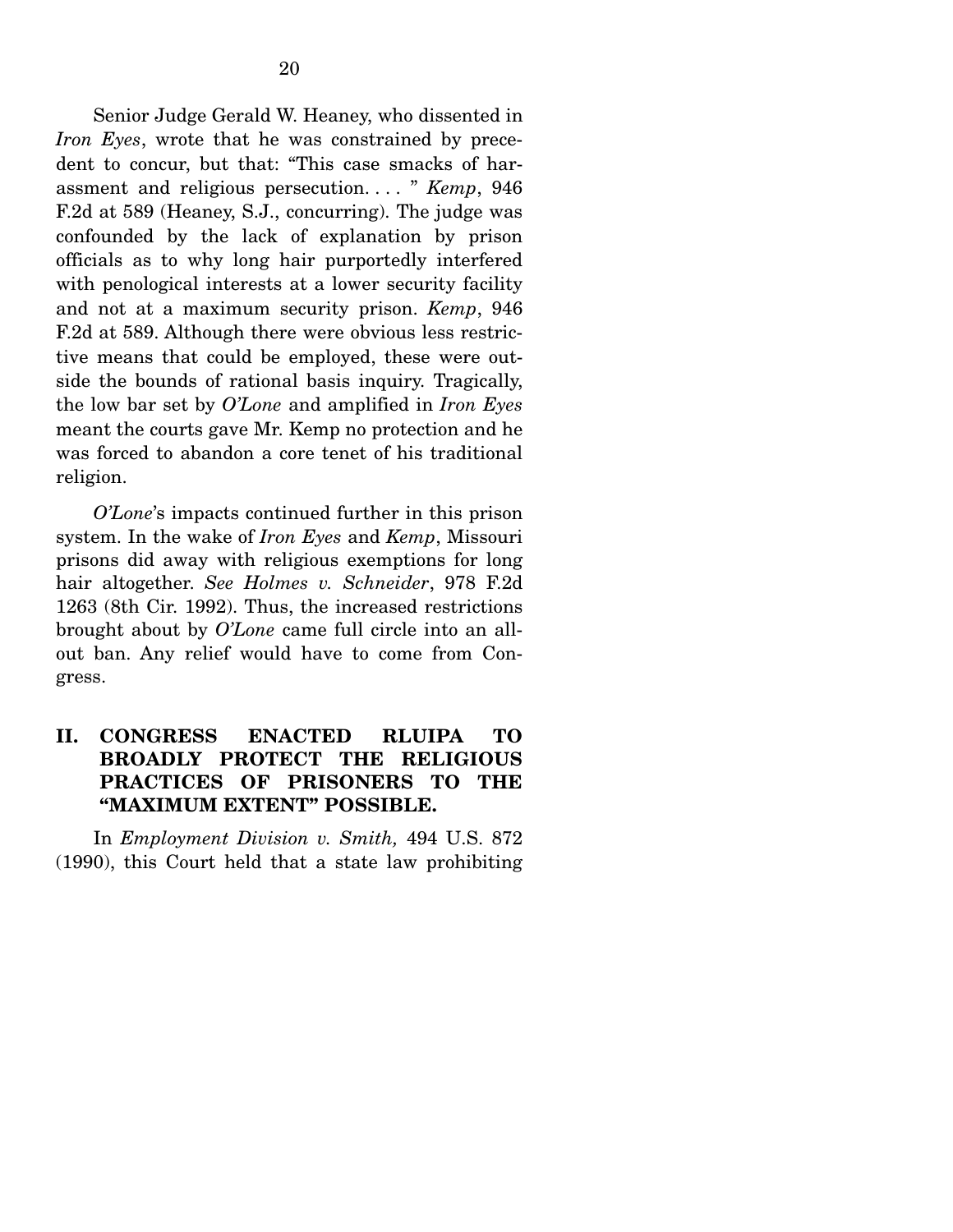the use of peyote, as applied to the religious use of peyote by members of the Native American Church, did not violate the Free Exercise Clause. The Court determined that a valid, neutral, and generally applicable law is not invalidated under the Free Exercise Clause merely because it burdens religious practice. *Id.* at 890. As it had in *Lyng v. Nw. Indian Cemetery Protective Ass'n,* 485 U.S. 439 (1988) (upholding U.S. Forest Service building roads through and permitting timber harvesting within an area traditionally used for Native American religious ceremonies), the Court declined to apply the strict scrutiny test from *Sherbert v. Verner,* 374 U.S. 398 (1963), whereby governmental actions that substantially burden a religious practice must be justified by a "compelling governmental interest" that cannot be furthered by any less restrictive means.

 The results in *Smith* and *Lyng* made it clear that, even for those not imprisoned, certain government burdens on religious exercise would be subject to rational basis review – the lowest level of judicial scrutiny, which Justice Stevens later lamented amounts to no review by the Court whatsoever. *See FCC v. Beach Commc'ns, Inc*., 508 U.S. 307, 323 (1993) (Stevens, J., concurring). *Smith* in particular provided the catalyst for Congress to enact RFRA, and in turn RLUIPA, which codify the strict scrutiny test. Specifically, section 3 of RLUIPA prohibits state and local governments from imposing "a substantial burden on the religious exercise of a person residing in or confined to an institution ... unless the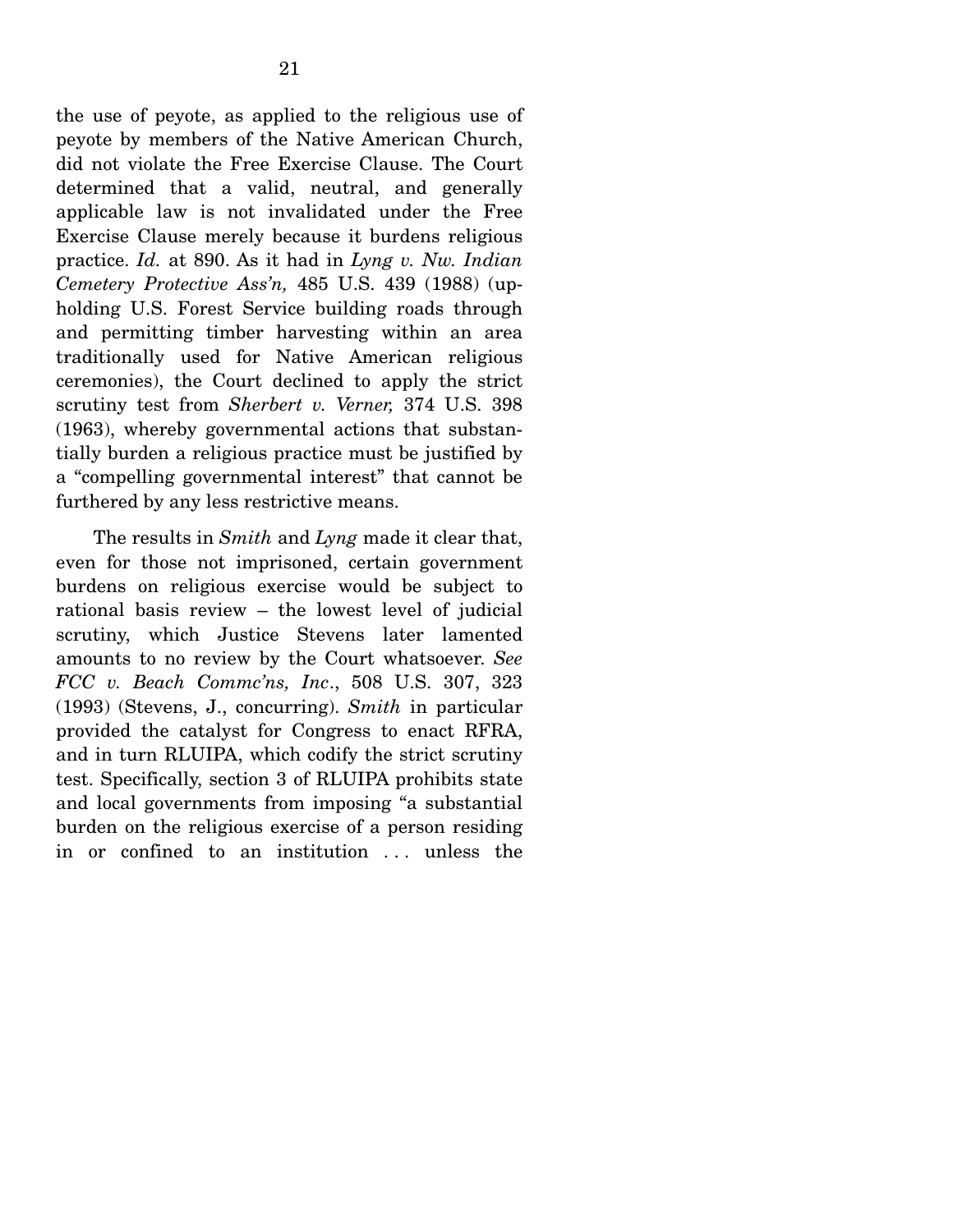government demonstrates that imposition of the burden on that person": (1) "is in furtherance of a compelling governmental interest" and (2) "is the least restrictive means of furthering that compelling governmental interest." 42 U.S.C. § 2000cc-1(a).

**A. Despite Congress' clear mandate, the Arkansas Department of Correction and the Alabama Department of Corrections persist in maintaining overly-restrictive grooming policies in violation of RLUIPA.** 

Currently, the overwhelming majority of prison systems in the United States now have permissive grooming policies, or exemptions which accommodate the needs of various minority religious practitioners – some at their own initiative, others at the behest of the courts. *See* Sidhu, *supra*, at 948, 955. Regardless of the impetus of these policy changes, accommodation by prison officials for facial hair, or the wearing of long hair, for religious reasons has proven to be benign, despite dire warnings from a handful of penal institutions. *Id.* at 961. This small number of intransigent prison systems cling to punitive treatment for violation of their restrictive grooming policies based on "speculation, exaggerated fears, [and] post-hoc rationalization," which RLUIPA was crafted to remedy. *See* Joint Statement of Senator Orrin Hatch and Senator Edward Kennedy on Religious Land Use and Institutionalized Persons Act, 146 Cong. Rec. 16698, 16699 (2000).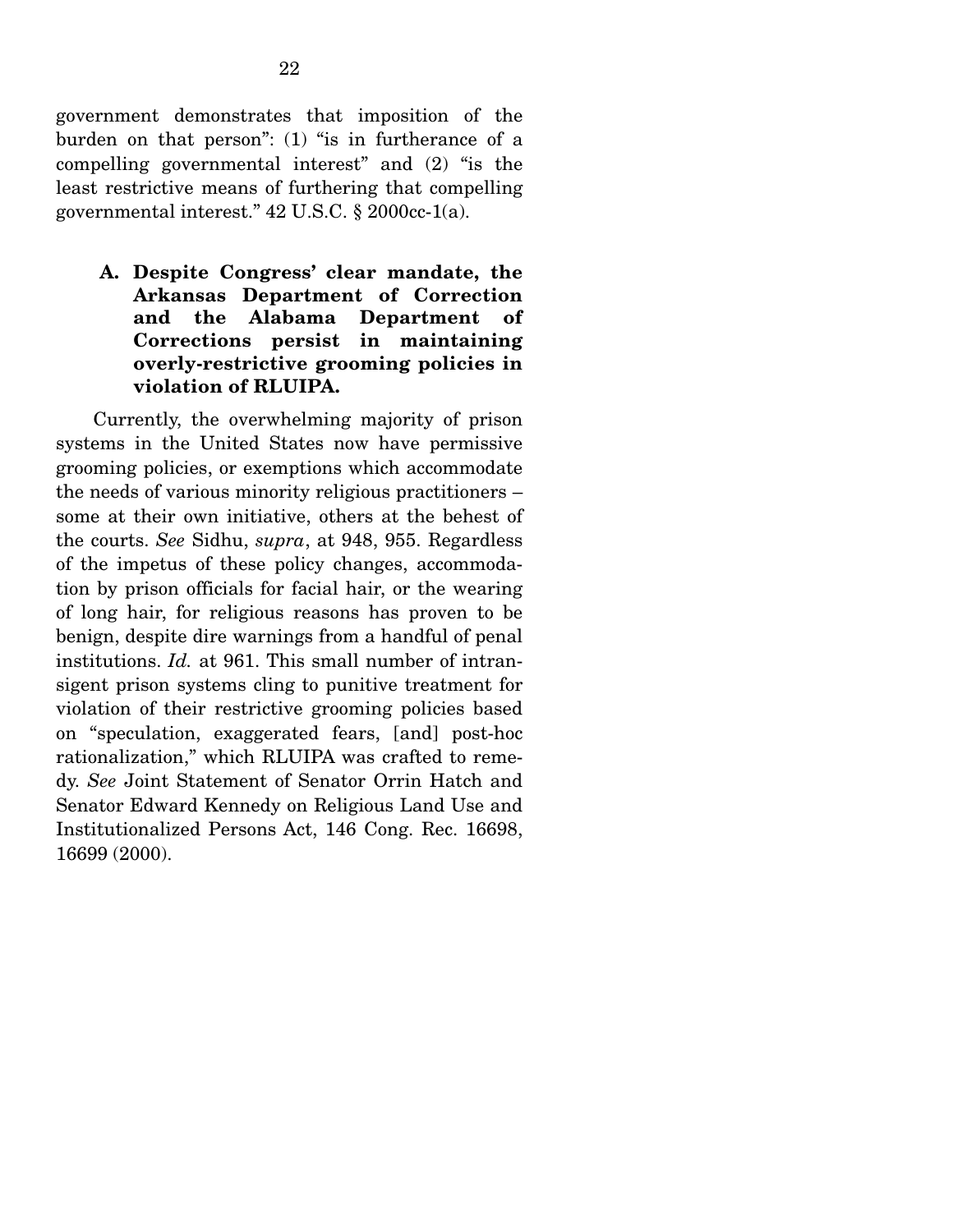As can be seen in cases reaching back to *Iron Eyes* and *Kemp*, and continuing through to the present with *Holt* and *Knight* pending on review before this Court, the common refrain from prison officials in defense of their refusal to provide religious exemptions to restrictive grooming policies has been: Safety; Security; and Hygiene. However, on closer inspection, this common refrain rings hollow in measuring up to RLUIPA's rigorous standard.

 1. Prison officials rely on speculative fears to substantiate their compelling interest claims, which are not borne out by the experiences of well-run, more accommodating institutions. In *Holt,* the Arkansas Department of Correction officials claimed compelling interests in safety and security, fearful that Petitioner could secret contraband in his beard but could not give a single example, from Arkansas prisons or anywhere else, where beards had interfered with those interests. *See* Brief for the Petitioner at 28-31, 32. They admittedly had no knowledge of the policies and experiences of other well-run prisons. *Id.* Similarly, they could not give any examples where their other concerns – such as shaving a beard to change appearance or exemptions fomenting the resentment of other inmates – that had actually occurred anywhere. *Id.* at 8-9.

 Likewise, in *Knight*, the Alabama Department of Corrections' (ADOC) asserted a compelling penological interest in safety, claiming that prisoners could secret contraband in their long hair. However, out of the thousands of inmates housed in prisons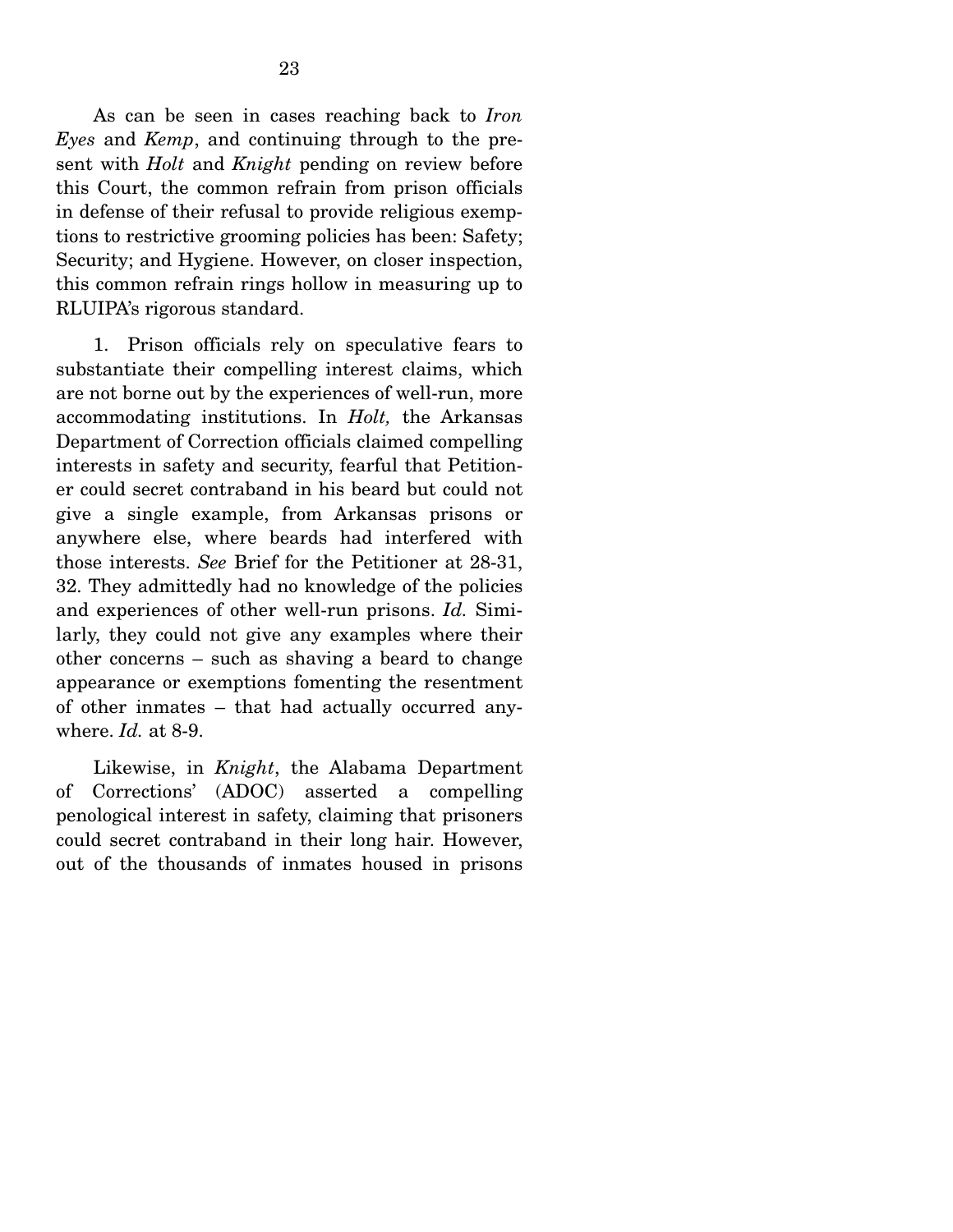with more permissive grooming policies, ADOC could only point to purported incidents from an out-ofcontrol, admittedly chaotic Virginia prison system to support its claim. *See Knight v. Thompson*, 723 F.3d 1275, 1279 (11th Cir. 2013). Similarly, ADOC's only support of its interest in hygiene was an unverified story of a prisoner with dreadlocks who had a spider nest in his hair and worries that long hair could conceal scalp sores or tumors – an issue that would presumably be posed in its women's prisons, which allow long hair. *Id.* All of the evidence specific to Alabama on the compelling interest element articulated fears of what might happen based on speculation. Not a single concrete example was offered that actually occurred in the State of Alabama, let alone with reference to the Native prisoners seeking relief. Surely, the claims of these prison officials are the type of "frivolous or arbitrary" barrier, grounded in speculation and exaggerated fears, to which Congress referred when passing RLUIPA and demanding tougher scrutiny by the courts. *See* Joint Statement,

 2. Prison officials fail to conduct the required individualized inquiry. Proper strict scrutiny analysis is applied with regard to the specific person seeking a religious exemption. *See Gonzales v. O Centro Espirita Beneficente Uniao do Vegetal*, 546 U.S. 418, 430-31 (2006) (applying RFRA's strict scrutiny application); *Cutter v. Wilkinson*, 544 U.S. 709 (2005) (explaining RLUIPA's strict scrutiny standard is carried over from RFRA). Non-specific, speculative

*supra*.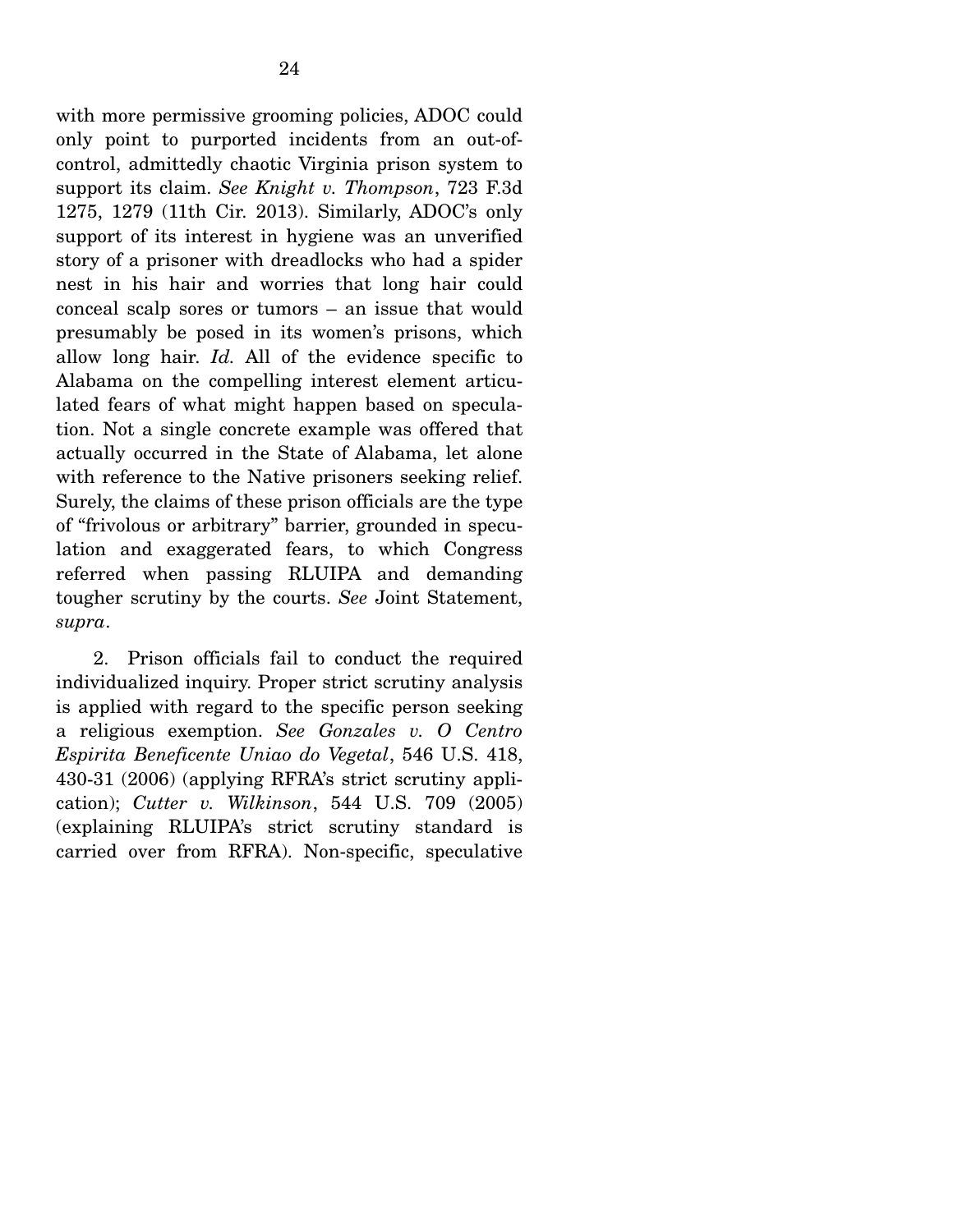assertions by prison officials fail that test. Nevertheless, defenses advanced by prison officials never demonstrated how employing a less restrictive alternative for *the specific inmate-plaintiffs* was infeasible. Without that particularized explanation, a court is left with only "speculation, exaggerated fears, [and] post-hoc rationalizations," which neither prison officials nor reviewing courts may rely upon.

 Here, prison officials explained their belief as to why a religious beard exception was unworkable generally in Arkansas, but did not offer any explanation with reference to Mr. Holt specifically. Also, the Magistrate made no conclusions or findings as to why *Mr. Holt* could not be afforded a religious exemption for his beard. *See* Brief for the Petitioner at 54-55. RLUIPA demands case-by-case consideration of religious exemptions. *O Centro*, 546 U.S. at 436. Therefore, a fundamental aspect of the required burden and analysis was not even addressed.

 In *Knight*, ADOC claimed that allowing long hair in female prisons but not male prisons was allowable because male inmates are generally more violent. ADOC never attempted to demonstrate how employing a less restrictive alternative for *the specific inmate-plaintiffs* was infeasible. All of the evidence presented discussed generalities in Alabama prisons and any analysis specific to the Native prisoners bringing the claim was conspicuously absent from the Eleventh Circuit's opinion.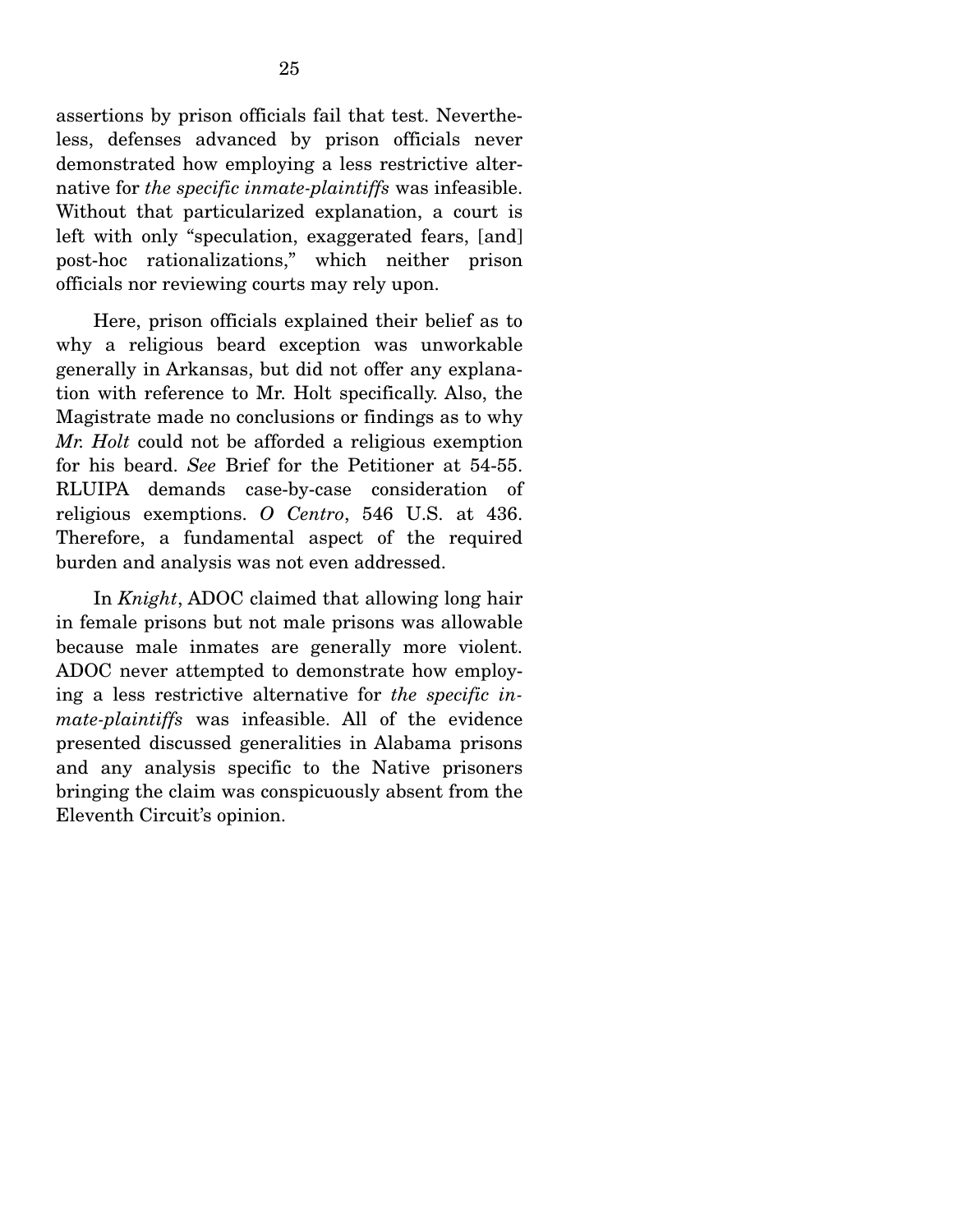3. Prison officials failed to examine and consider less restrictive measures successfully implemented in other prison systems. *See Warsoldier v. Woodford*, 418 F.2d 989, 999 (9th Cir. 2005) (citing *U.S. v. Playboy Entm't Group, Inc.*, 529 U.S. 803, 824 (2000) (finding, in context of First Amendment challenge to speech restrictions, that "[a] court should not assume a plausible, less restrictive alternative would be ineffective"); *Spratt v. Rhode Island Dep't of Corrections*, 482 F.3d 33, 41 (1st Cir. 2007); *Washington v. Klem*, 497 F.3d 272, 284 (3d Cir. 2007); *contrast Knight*, 723 F.3d at 1285-86 (holding that the heightened level of proof adopted in other circuits is not the law of the Eleventh Circuit).

 In both *Holt* and *Knight*, the lower courts simply accepted the unsubstantiated assertions of prison officials that those measures and alternatives were unworkable. The prison officials in *Holt* could not explain what made Arkansas so different from the 44 prison systems that would allow Mr. Holt's beard. Similarly in *Knight*, when it came to evaluating whether prison officials employed the least restrictive means, the court failed to require them to explain why the less restrictive grooming policies safely implemented in at least 38 states, the District of Columbia and the Federal Bureau of Prisons meeting the same penological interests, could not be implemented. *Knight*, 723 F.3d at 1285-86. Thus, these courts departed from settled strict scrutiny jurisprudence. In so doing, the Eleventh Circuit put its imprimatur on the Alabama Department of Corrections'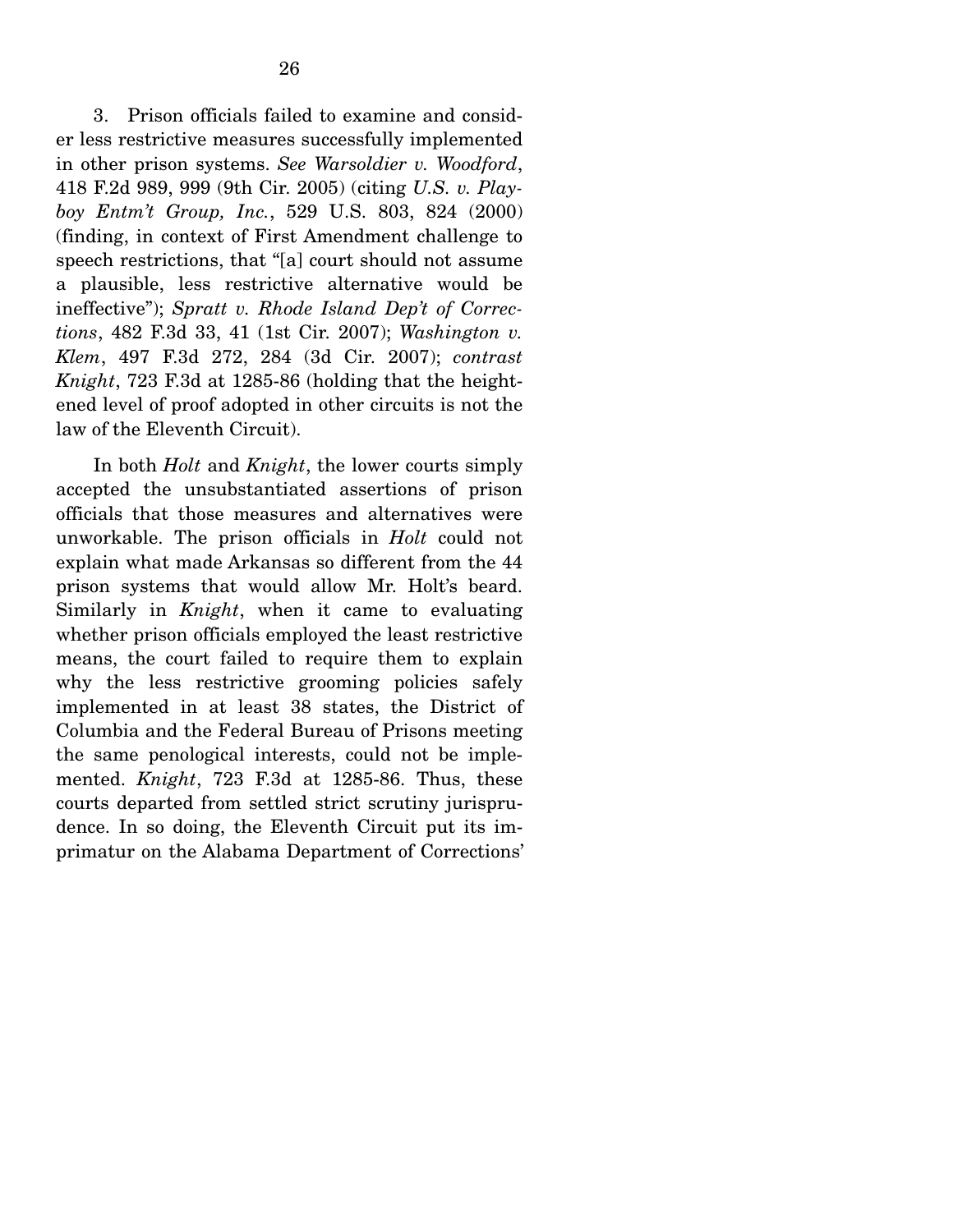complete prohibition of a core Native religious practice where it admittedly did not even consider a less restrictive alternative, let alone *demonstrate* its ineffectiveness, just as the Eighth Circuit did in *Holt* with regard to Muslim prisoners. *See Yellowbear v. Lampert*, 741 F.3d 48, 63 (10th Cir. 2014) ("[T]he government's burden here isn't to mull the claimant's proposed alternatives, it is to demonstrate the claimant's alternatives are ineffective to achieve the government's stated goals.").

 4. The same prisons that refuse religious exemptions often have other exemptions to their grooming policies that do not interfere with penological interests. In the instant case, Arkansas provides medical exemptions for beards but no religious exemption. Just as confounding, in *Knight* ADOC permits long hair for female inmates, undermining their justification for refusing a long hair religious exemption for Native male inmates. Trial Tr. vol. II, Jan. 22, 2009 (*Knight v. Thompson*, No. 2:93cv1404- WHA) (M.D. Ala. 2008) at 5; *see also Fraternal Order of Police Newark Lodge No. 12 v. City of Newark*, 170 F.3d 359, 367 (3d Cir. 1999) (Alito, J.) ("We are at a loss to understand why religious exemptions threaten important [government] interests but medical exemptions do not."). It is difficult to square these prison officials' apparent ability to further state interests in preventing the secreting of contraband, identification upon escape and inmate hygiene through policies allowing long hair for women and medical exemptions for beards, with its asserted inability to further the same interests with a religious exemption. Indeed,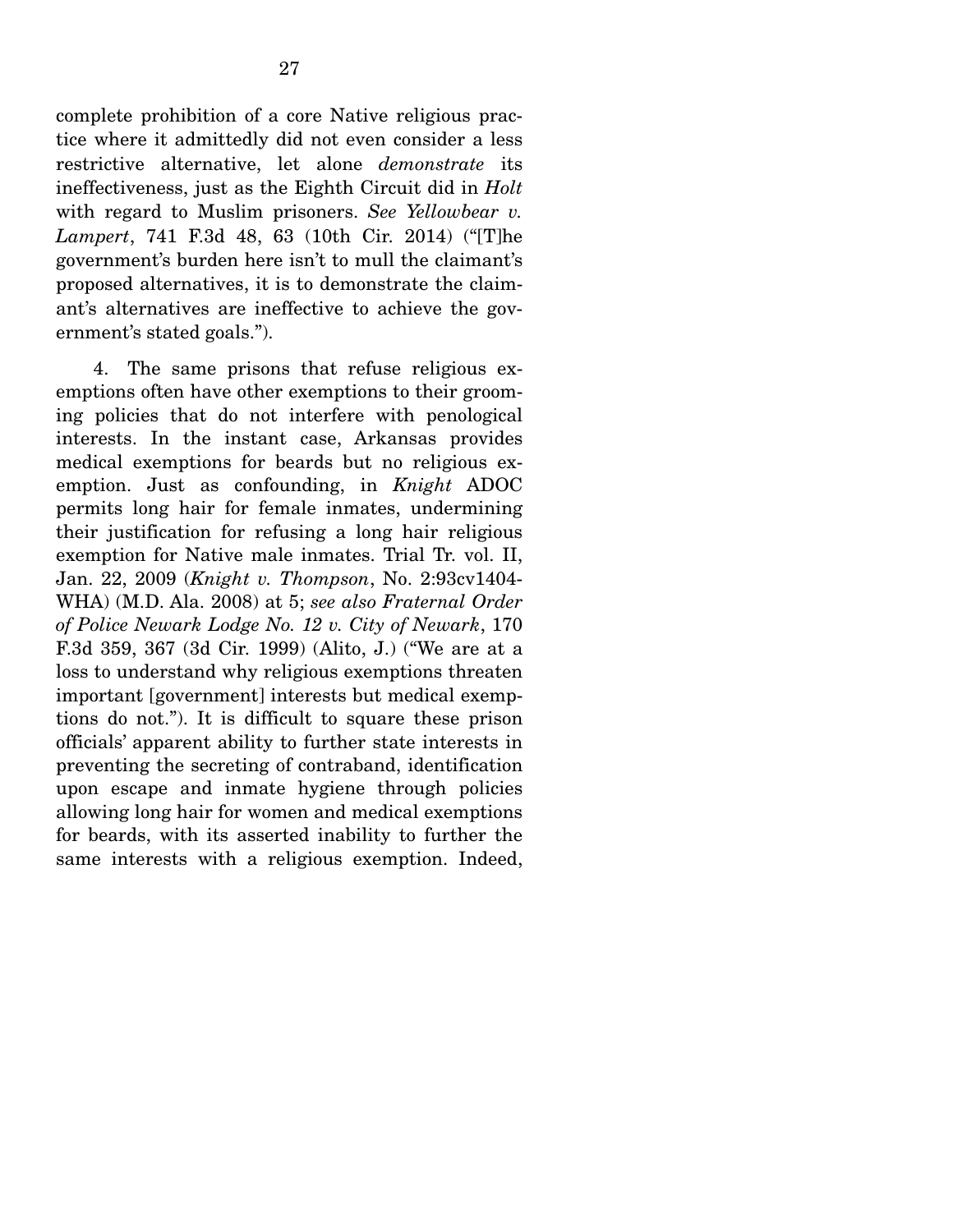this contradiction suggests that these restrictive grooming policies do not further those penological interests and that the prison officials are not utilizing the least restrictive means. When the incongruence of these justifications is recognized, there is no doubt that prison officials are merely perpetuating penological myths. *See Kemp*, 946 F.2d at 589 (Heany, S.J., concurring) ("The sooner our court en banc considers this question and resolves to do away with the penological myth that the director of this institution perpetuates, the better.").

 When a lower court defers to such flimsy justifications, it effectively converts Congress' strict scrutiny standard under RLUIPA into a rational basis standard. These courts do so under the guise of "due deference," while ignoring the admonition in the same Senate report that "[p]olicies grounded on mere speculation, exaggerated fears, or post-hoc rationalization will not suffice to meet the act's requirements." S. Rep. No. 103-111 (1993) at 10. While Congress anticipated "due deference," it is folly to defer to a judgment that is unsubstantiated and admittedly uninformed. That amounts to no review whatsoever and abdicates the judicial obligation under RLUIPA to apply strict scrutiny. When acting without the particularized evidence tied to the plaintiff that RLUIPA demands, courts *de facto* apply a rational basis standard, which RFRA and RLUIPA were expressly enacted to supplant. *See Cutter*, 544 U.S. at 714-18. This turns back the clock to a time when prison officials could run roughshod over the religious rights of all prisoners.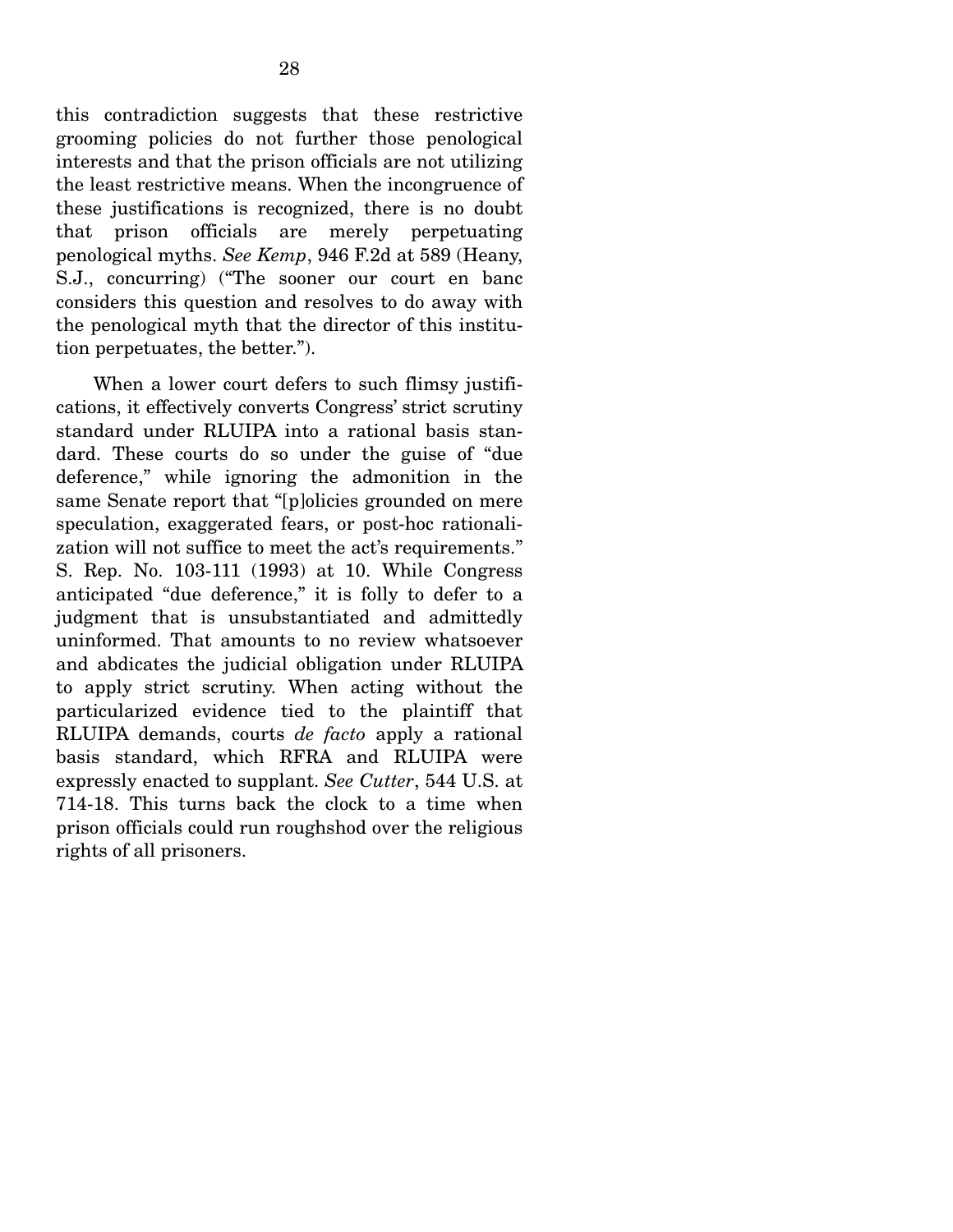#### **B. It is critical for Native People that courts interpret and apply RLUIPA as Congress intended.**

Stories of the kind of routine, deplorable treatment suffered by Native prisoners at the hands of state prison officials described above in *Iron Eyes* and *Kemp* were documented within the legislative history of RFRA and RLUIPA. As this Court observed in *Cutter v. Wilkinson*, 544 U.S. 709, 716-17 (2005):

Before enacting § 3 [of RLUIPA], Congress documented, in hearings spanning three years, that "frivolous or arbitrary" barriers impeded institutionalized persons' religious exercise. See 146 Cong. Rec. 16698, 16699 (2000) (joint statement of Sen. Hatch and Sen. Kennedy on RLUIPA) (hereinafter Joint Statement) ("Whether from indifference, ignorance, bigotry, or lack of resources, some institutions restrict religious liberty in egregious and unnecessary ways."). To secure redress for inmates who encountered undue barriers to their religious observances, Congress carried over from RFRA the "compelling governmental interest"/"least restrictive means" standard. See id., at 16698.

 As the case examples demonstrated to Congress, in the absence of strong laws protecting free exercise of religion, government institutions – in particular prisons – will unduly restrict Native religious practices, often brutally. Thus, in passing RFRA and RLUIPA Congress sought "to restore traditional protection afforded to prisoners' claims prior to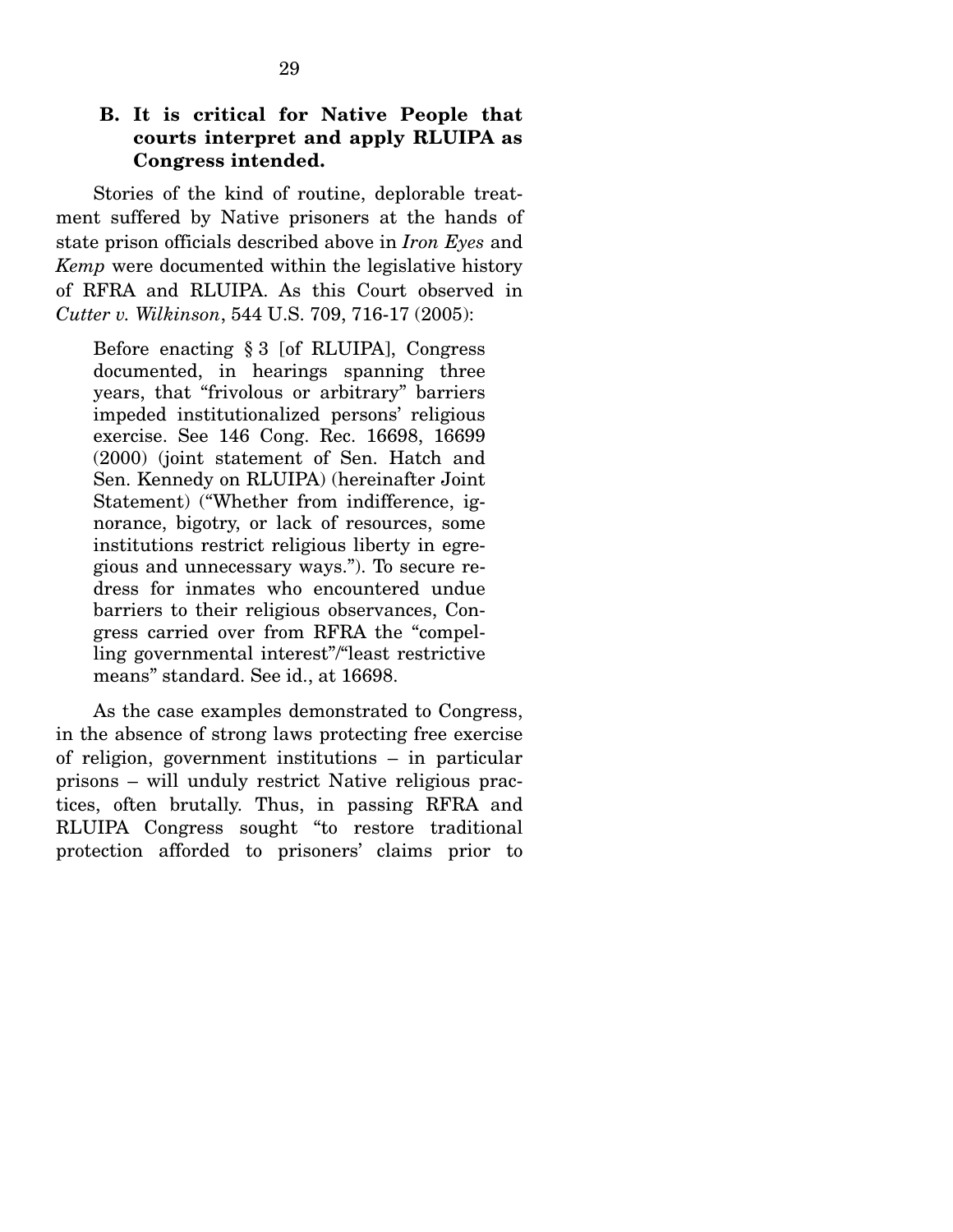*O'Lone*." S. Rep. No. 103-111 at 10. Congress further recognized that *O'Lone* disturbed a standard that "had proved workable" and was "employed without undue hardship to  $[]$  prisons. . . . " S. Rep. No. 103-111 at 11. Accordingly, it is critical for Native People that courts interpret and apply RLUIPA as Congress intended: to "broad[ly]"protect Native religious practices to the "maximum extent" possible. *See* 42 U.S.C. §2000cc-3(g); Michael J. Simpson, *Accommodating Indian Religions: The Proposed 1993 Amendment to the American Indian Religious Freedom Act*, 54 MONT. L. REV. 19 (Winter 1993); Inouye, *supra*, at 3; Martin, *supra,* at 245 (1990).

 Far from threatening safety and security, religious practice, including traditional Native religious practice, reduces recidivism, positively affects discipline, reduces violence, and aids rehabilitation. *See, e.g.*, Melvina T. Sumter, Religiousness and Post-Release Community Adjustment: Graduate Research Fellowship – Final Report (Aug. 3, 1999) (unpublished Ph.D. dissertation, Florida State University) (on file with National Criminal Justice Reference Service – U.S. Dep't of Justice); Byron R. Johnson et al., *Religious Programs, Institutional Adjustment, and Recidivism Among Former Inmates in Prison Fellowship Programs*, 14 JUST. Q. 145 (1997). This should be weighed against the fact that Respondents could not give a single concrete example of beards being a security or safety issue in Arkansas, nor do the Respondents in *Knight* in relation to long hair.

 Prison officials that have actually thoroughly evaluated options and provided accommodations for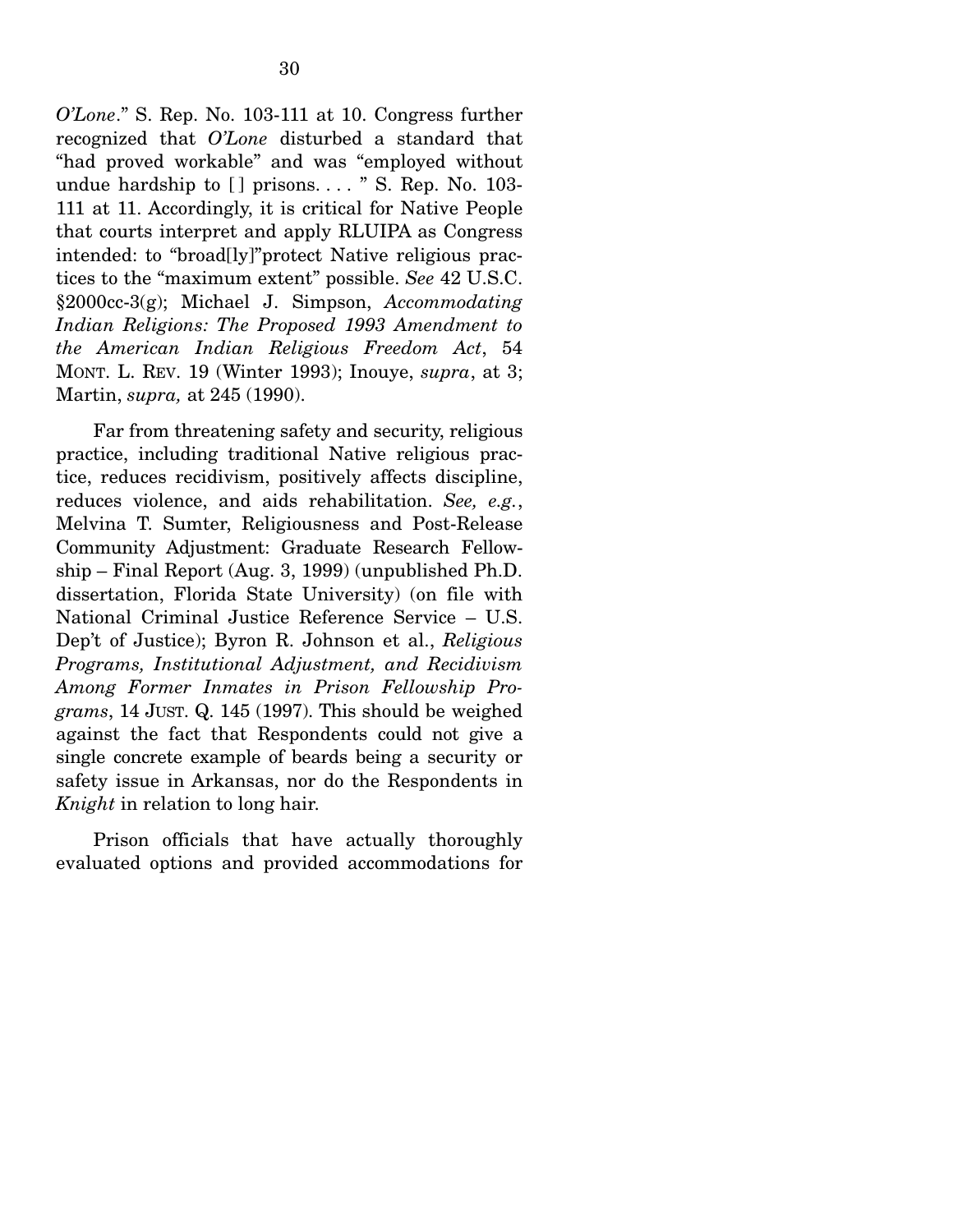Native religious practice do not report interference with penological interests. To the contrary, California corrections officials have acknowledged that appropriate accommodation reduced violence and afforded inmates a sense of pride and brotherhood and that this cooperative attitude carried over into their social reintegration upon release. Grobsmith, *supra,* at 164. Idaho prison officials have reported that Native practices in prison enables inmates to come together in mutual self-help, stating: "It is definitely rehabilitative for those individuals that have no direction in life or no concern or understanding for self or others." *Id.* Oklahoma officials stated that Native People's practices have a positive effect on discipline. *Id.* Yet, these rehabilitative benefits are foreclosed by overlyrestrictive grooming policies, further undermining any claim that they actually further the asserted compelling interests.

 In his *O'Lone* dissent, Justice Brennan wrote, "To deny the opportunity to affirm membership in a spiritual community . . . may extinguish an inmate's last source of hope for dignity and redemption." *O'Lone*, 482 U.S. at 368. For Native People, hair is an integral facet of religious practice, both in itself and as an aspect of an array of ceremonies. In erecting undue barriers to Native prisoners' religious practice through restrictive grooming policies, many prisons have foreclosed Native inmates' opportunity for worship and its rehabilitative benefits. It is vital that Native communities receive these offenders as rehabilitated, culturally viable members.

--------------------------------- ---------------------------------